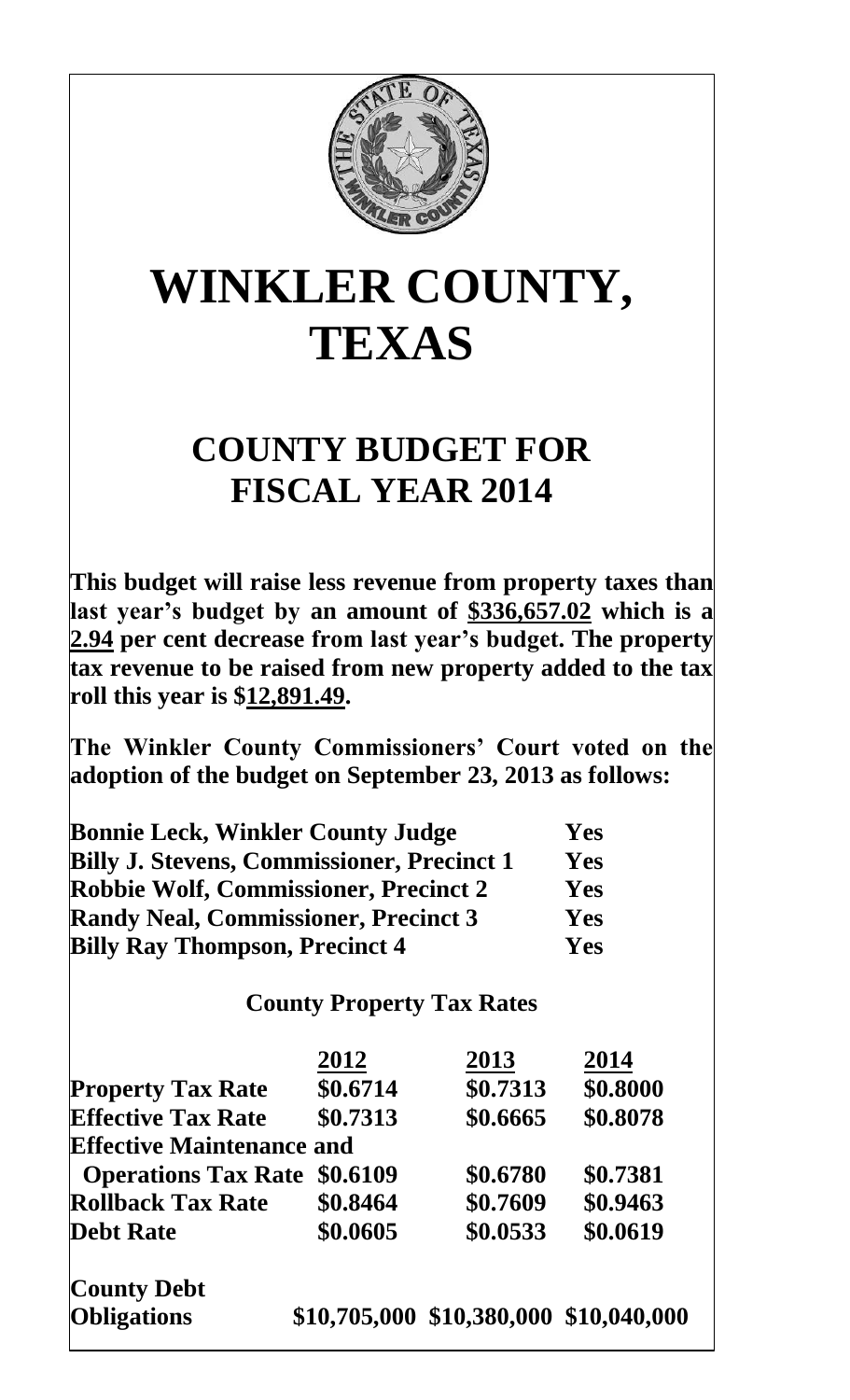# **County Debt**

### **Obligations \$10,705,000 \$10,380,000 \$10,040,000**

|        |                                                                         | 2012                | 2013                | 2014               |
|--------|-------------------------------------------------------------------------|---------------------|---------------------|--------------------|
|        | <b>Line Item and Description</b>                                        | <b>Budget</b>       | <b>Budget</b>       | <b>Budget</b>      |
|        | Page 1 GENERAL FUND                                                     |                     |                     |                    |
| $10 -$ | 104-210 AD VALOREM TAXES                                                | 9,187,225           | 10,127,637          | 10,485,516         |
|        | 104-203 INTEREST EARNINGS                                               | 60,000              | 60,000              | 60,000             |
|        | 104-205 BEER & LIQUOR LICENSES                                          | 3,300               | 3,300               | 3,300              |
|        | 104-206 BINGO TAX RECEIPTS                                              | 2,000               | 2,000               | 2,000              |
|        | 104-207 STENO FEES                                                      | 1,000               | 1,000               | 1,000              |
|        | 104-209 TOBACCO SETTLEMENT FUNDS                                        | 0                   | 0                   |                    |
|        | 104-210 LIBRARY FEES: DISTRICT                                          | 2,500               | 2,500               | 2,500              |
|        | 104-211 LIBRARY FEES: COUNTY                                            | 500                 | 500                 | 500                |
|        | 104-212 EMERGENCY AMBULANCE SERVICE                                     | 130,000             | 130,000             | 130,000            |
|        | 104-213 MISCELLANEOUS INCOME                                            | 2,000               | 2,000               | 2,000              |
|        | 104-214 EMP ENRICHMENT FUND                                             | 500                 | 500                 | 500                |
|        | 104-215 GOLF COURSE GREEN FEES                                          | 13,000              | 13,000              | 13,000             |
|        | 104-216 SWIMMING POOL FEES KERMIT                                       | $\Omega$            | 20,000              | 20,000             |
|        | 104-217 GOLF COURSE MEMBERSHIPS/TOURNAMENTS                             | 25,000              | 25,000              | 25,000             |
|        | 104-218 SWIMMING POOL FEES WINK                                         | 0                   | 0                   |                    |
|        | 104-219 PARK TRAILER SPACE FEE                                          | 50                  | 50                  | 50                 |
|        | 104-220 REVENUES - AIRPORT GRANT                                        | 0                   | Ω                   |                    |
|        | 104-222 FAA RENTAL CONTRACT                                             | 11,008              | 11,008              | 11,008             |
|        | 104-223 AIRPORT FUEL FLOW REVENUE                                       | 300                 | 300                 | 300                |
|        | 104-225 DONATIONS/LOCAL ASSISTANCE                                      | 0                   | 0                   | 0                  |
|        | 104-226 TRANSFERS FROM RESERVES/DEDICATED RES.                          | 0                   | 0                   | 0                  |
|        | 104-227 TRANSFERS FROM OTHER FUNDS<br>104-228 MISC. GRANT FUNDS         | 0<br>$\overline{0}$ | 0<br>$\overline{0}$ | 0<br>$\Omega$      |
|        | 104-229 CRANE DA SUPPLEMENT                                             | 30,500              | 30,500              | 30,500             |
|        | 104-230 REVENUES - INSURANCE REBATES/PAYMENT                            | 0                   | 0                   | 0                  |
|        | 104-231 REVENUES - OTHER GOVERNMENTAL                                   | 0                   | 0                   | 0                  |
|        | 104-235 REVENUES - SALE OF USED EQUIPMENT/S                             | $\Omega$            | 0                   | 0                  |
|        | 104-236 EMS GRANT FUNDS                                                 | 0                   | 0                   | $\mathbf 0$        |
|        | 104-237 REVENUES - KERMIT LIBRARY GRANT FUNDS                           | 0                   | 0                   | 0                  |
|        | 104-238 WINK LIBRARY GRANT FUNDS                                        | 0                   | 0                   | 0                  |
|        | 104-240 REVENUES - HAVA GRANT FUNDS                                     | 0                   | 0                   | 0                  |
|        | 104-242 MEALS DONATIONS                                                 | 50                  | 50                  | 50                 |
|        | 104-243 BUILDING RENTALS                                                | 5,000               | 5,000               | 5,000              |
|        | 104-244 MEALS PROGRAM INCOME                                            | 9,000               | 9,000               | 9,000              |
|        | 104-245 MEALS GRANTS                                                    | 65,000              | 65,000              | 65,000             |
|        | 104-246 INMATE TRAVEL                                                   | 0                   | 0                   | 0                  |
|        | 104-249 RECREATION CENTER FEES                                          | 0                   | 0                   | 0                  |
|        | 104-250 WINK LIBRARY COPIER FEES                                        | 200                 | 200                 | 200                |
|        | 104-251 WINK LIBRARY FINES                                              | 100                 | 100                 | 100                |
|        | 104-252 KERMIT LIBRARY FINES                                            | 100                 | 100                 | 100                |
|        | 104-254 KERMIT LIBRARY COPIER FEES                                      | 3,500               | 3,500               | 3,500              |
|        | 104-255 STATE AID GRANT "A"                                             | 0                   | 0                   |                    |
|        | 104-256 CCAP GRANT "Y"                                                  | 0                   | 0                   | 0                  |
|        | 104-257 CJD SALARY ADJUSTMENT GRANT "Z"                                 | 0                   | 0                   | 0                  |
|        | 104-258 ICBP GRANT "X"                                                  | 0                   | 0                   | 0                  |
|        | 104-259 PROGRESSIVE SANCTIONS GRANT "G"<br>104-260 AD VAKIREN SAKES TAX | 0                   | $\overline{0}$      | $\Omega$           |
|        | 104-261 HEALTH SERVICE SALES TAX                                        | 700,000<br>650,000  | 800,000<br>700,000  | 900,000<br>900,000 |
|        | 104-262 JAIL TELEPHONE COMMISSIONS                                      | 40,000              | 40,000              | 40,000             |
|        | 104-263 FAMILY PROTECTION FEE COUNTY (FPFC)                             | 250                 | 250                 | 250                |
|        | 104-264 TJPC CCP RG2                                                    | 0                   | 0                   | 0                  |
|        | 104-265 TJPC GRANT H                                                    | 0                   | 0                   | 0                  |
|        | 104-271 CHAPTER 19 FUNDS                                                | 0                   | 0                   | 0                  |
|        | 104-272 ARREST FEES COUNTY                                              | $\mathbf 0$         | 0                   | 0                  |
|        | 104-273 JUDICIARY FEES COUNTY (SJFC)                                    | 250                 | 250                 | 250                |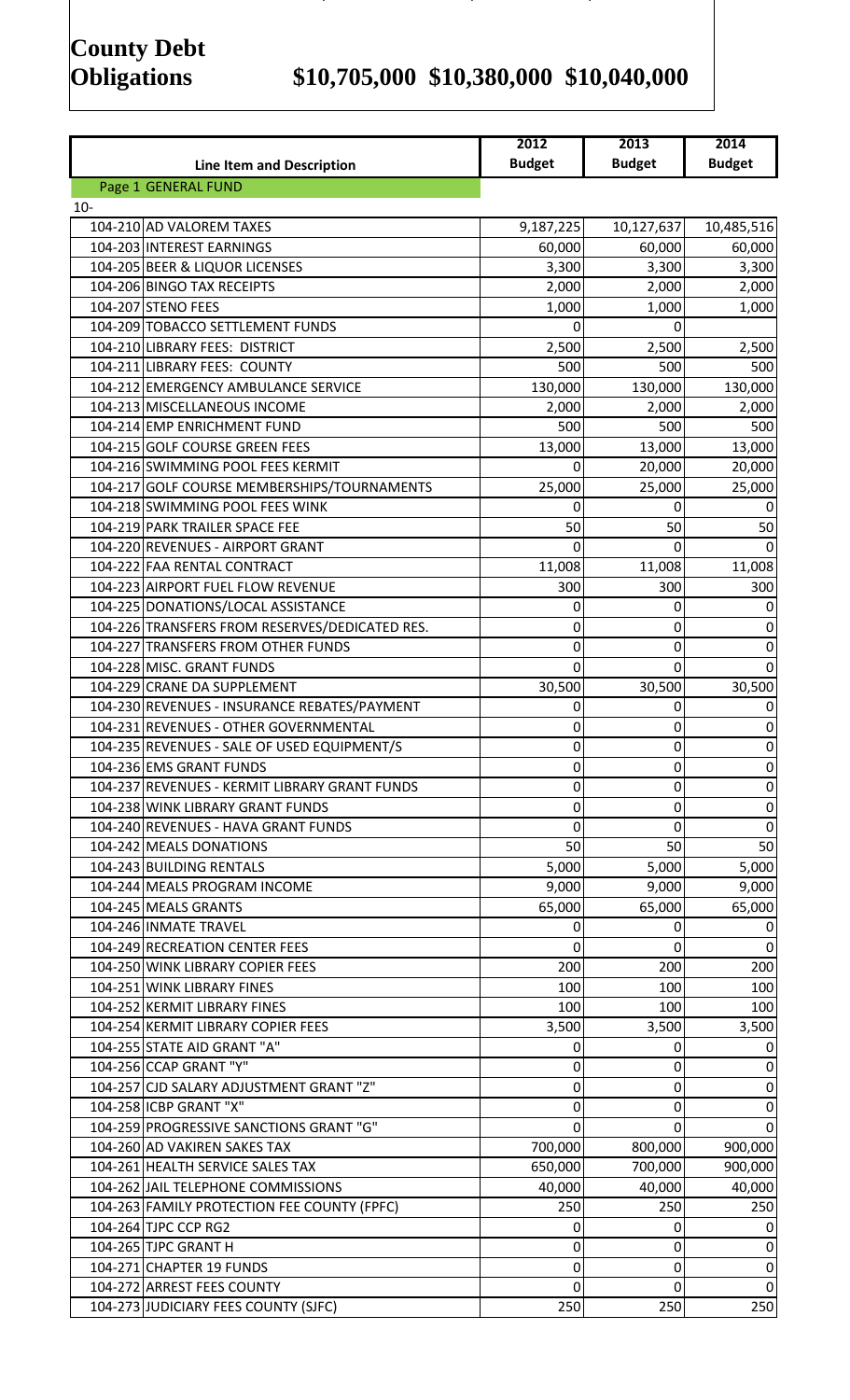|        | 104-274 EMS TRAUMA FEES COUNTY (EMS)                                       | 200        | 200            | 200              |
|--------|----------------------------------------------------------------------------|------------|----------------|------------------|
|        | 104-275 CONSOLIDATED CIVIL FEES                                            | 100        | 100            | 100              |
|        | 104-276 STATE TRAFFIC FEES COUNTY (SFT)                                    | 400        | 400            | 400              |
|        | 104-277 BAIL BOND FEES COUNTY (BB)                                         | 300        | 300            | 300              |
|        | 104-278 TIME PAY FEES COUNTY (TP)                                          | 600        | 600            | 600              |
|        | 104-279 INDIGENT DEFENSE FEES COUNTY (IDF)                                 | 25         | 25             | 25               |
|        | 104-280 INDIGENT LEGAL DEFENSE GRANT AWARD                                 | 0          | 0              | $\mathbf 0$      |
|        | 104-281 DNA FEES COUNTY (DNA)                                              | 25         | 25             | 25               |
|        | 104-282 SUPPLEMENTAL GUARDIAN FEE                                          | 0          | 0              | $\mathbf 0$      |
|        | 104-283 DRUG COURT PROGRAM FEES COUNTY                                     | 0          | 0              | $\pmb{0}$        |
|        | 104-284 DNAA FEES COUNTY (DNAA)                                            | 0          | 0              | $\boldsymbol{0}$ |
|        | 104-285 COUNTY                                                             | 0          | $\mathbf 0$    | $\mathbf 0$      |
|        | 104-404 JAIL REVENUES                                                      | 1,100,000  | 1,100,000      | 1,100,000        |
|        | 104-405 JAIL REVENUES TRAVEL                                               | 0          | 35,000         | 35,000           |
|        | 104-406 CRIMINAL BOND FORFEITURE                                           | $\Omega$   | 0              | 0                |
|        | 105-301 AUTO REGISTRATIONS                                                 | 325,000    | 325,000        | 325,000          |
|        | 105-302 FINES & FORFEITS: COUNTY                                           | 10,000     | 10,000         | 10,000           |
|        | 105-303 FINES & FORFEITS: DISTRICT                                         | 30,000     | 30,000         | 30,000           |
|        | 105-304 RESTITUTION: COUNTY COURT                                          | 0          | 0              |                  |
|        | 105-305 COMMISSION MOTOR VEHICLE SALES TAX                                 | 5,000      | 5,000          | 5,000            |
|        | 105-311 FINES & FORFEITS JP #1                                             | 35,000     | 35,000         | 35,000           |
|        | 105-312 FINES & FORFEITS JP #2                                             | 10,000     | 10,000         | 10,000           |
|        | 105-320 RIGHT OF WAY FEES                                                  | 1,000      | 1,000          | 1,000            |
|        |                                                                            |            |                |                  |
|        | 105-325 GROSS/AXLE WEIGHT FEES<br>105-336 STATE COURT COSTS/COUNTY PORTION | 4,000      | 4,000<br>4,000 | 4,000            |
|        |                                                                            | 4,000      |                | 4,000            |
|        | 105-337 R&B LICENSE FEES                                                   | 48,000     | 48,000         | 48,000           |
|        | 106-401 FEES COUNTY ATTORNEY                                               | 1,200      | 1,200          | 1,200            |
|        | 106-402 FEES COUNTY CLERK                                                  | 55,000     | 55,000         | 55,000           |
|        | 106-403 FEES COUNTY JUDGE                                                  | 150        | 150            | 150              |
|        | 106-404 FEES COUNTY SHERIFF                                                | 18,000     | 18,000         | 18,000           |
|        | 106-405 FEES TAX ASSESSOR/COLLECTOR                                        | 20,000     | 20,000         | 20,000           |
|        | 106-406 FEES PROFESSIONAL PROSECUTOR/DISTRICT                              | 0          | $\overline{0}$ | $\overline{0}$   |
|        | 106-407 FEES DISTRICT CLERK                                                | 20,000     | 20,000         | 20,000           |
|        | 106-408 FEES COUNTY CLERK/EAGLE                                            | 0          | 20,500         | 20,500           |
|        | 106-411 FEES JP #1                                                         | 500        | 500            | 500              |
|        | 106-412 FEES JP #2                                                         | 200        | 200            | 200              |
|        | 106-421 FEES CONSTABLE #1                                                  | 50         | 50             | 50               |
|        | 106-422 FEES CONSTABLE #2                                                  | 150        | 150            | 150              |
|        | 106-427 FEES JUDICIAL TRAINING                                             | 50         | 50             | 50               |
|        | 106-430 STATE JUDICIAL SUPPLEMENT                                          | 15,000     | 15,000         | 15,000           |
|        | 106-431 CO ATTY STATE SUPPLEMENT                                           | 31,250     | 31,250         | 35,000           |
|        | 107-501 JURY FEES COUNTY                                                   | 0          | 0              | $\mathbf 0$      |
|        | 107-502 JURY FEES DISTRICT                                                 | 300        | 300            | 300              |
|        | 107-503 STATE JURY FEES                                                    | 300        | 300            | 300              |
|        | 107-504 JURY FEES JP #1                                                    | 0          | 0              | 0                |
|        | 108-701 LATERAL ROAD STATE PAYMENT                                         | 8,000      | 8,000          | 8,000            |
|        | <b>Total GENERAL FUND</b>                                                  | 12,686,133 | 13,852,045     | 14,513,674       |
|        | Page 4 General Fund, AGRICULTURE DEPARTMENT                                |            |                |                  |
| 10-201 |                                                                            |            |                |                  |
|        | 010 SALARY EXTENSION AGENT                                                 | 9,890      | 12,130         | 12,130           |
|        | 020 SALARY CLERK                                                           | 22,916     | 25,516         | 25,772           |
|        | 030 SUPPLIES                                                               | 1,500      | 1,500          | 1,500            |
|        | 040 TELEPHONE/INTERNET                                                     | 1,700      | 1,700          | 1,700            |
|        | 050 KERMIT 4-H UTILITIES                                                   | 5,000      | 5,000          | 5,000            |
|        | 051 WINK 4-H UTILITIES                                                     | 4,000      | 4,000          | 4,000            |
|        | 070 CONT ED, TRAVEL EXT AGENT                                              | 5,000      | 5,000          | 5,000            |
|        | 080 EQUIPMENT                                                              | 1,000      | 1,000          |                  |
|        | 090 MAINTENANCE                                                            |            |                | 1,000            |
|        | 100 POSTAGE                                                                | 3,500      | 3,500          | 3,500            |
|        | 138 CLUB ACTIVITY AGRICULTURE                                              | 2,500      | 2,500          | 2,500            |
|        |                                                                            | 5,000      | 5,000          | 5,000            |
|        | 156 FUEL - AG PICKUP                                                       | 4,000      | 4,000          | 4,000            |
|        | <b>Total for AGRICULTURE DEPARTMENT</b>                                    | 66,006     | 70,846         | 71,102           |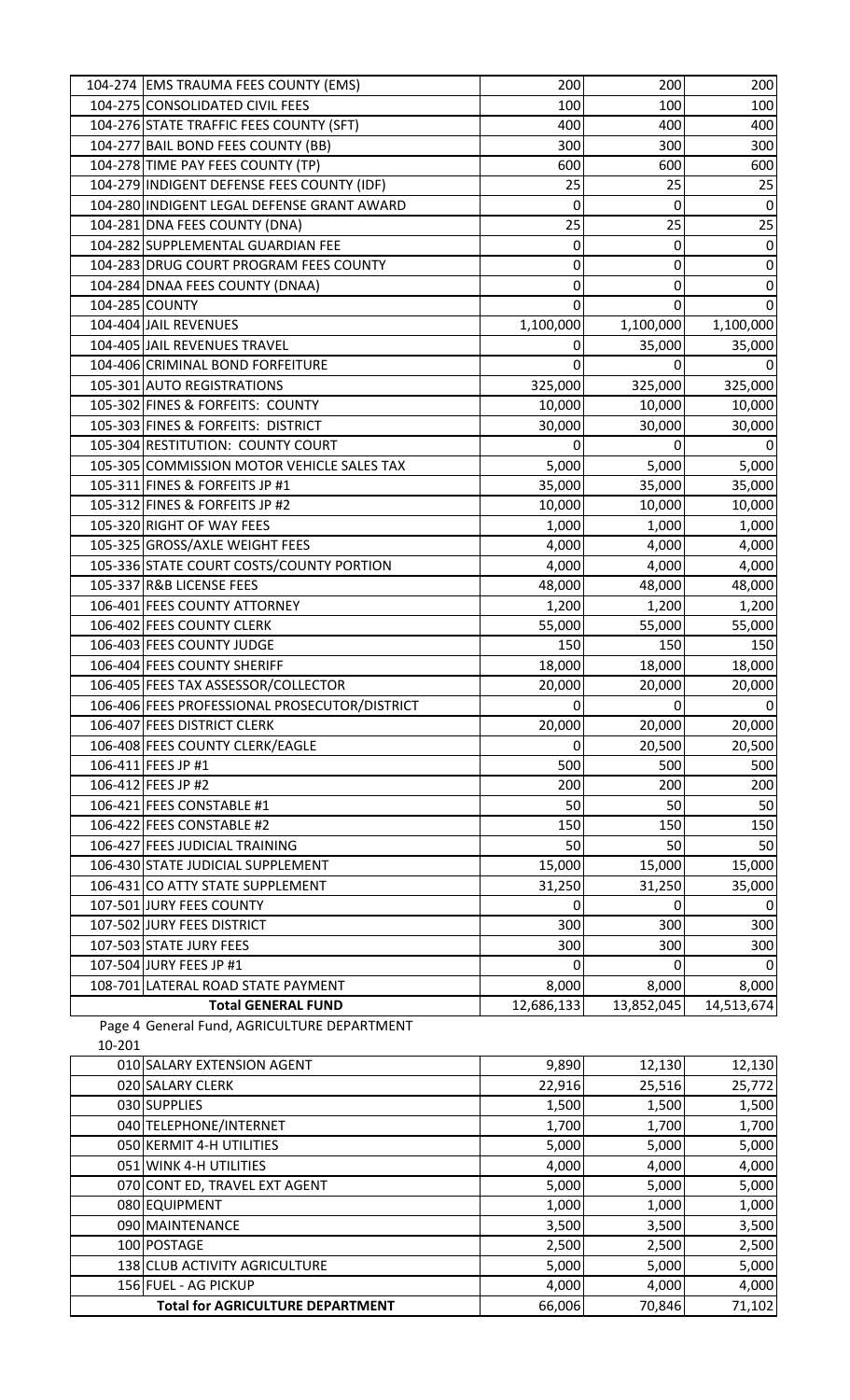|        | Page 5 General Fund, COUNTY AUDITOR            |         |         |         |
|--------|------------------------------------------------|---------|---------|---------|
| 10-202 |                                                |         |         |         |
|        | 010 SALARY AUDITOR                             | 55,920  | 59,207  | 59,207  |
|        | 011 SALARY SUPPLEMENT AUDITOR                  | 6,000   | 6,000   | 6,000   |
|        | 020 SALARIES ASST AUDITORS                     | 62,755  | 69,328  | 69,328  |
|        | 030 SUPPLIES                                   | 3,000   | 3,000   | 3,200   |
|        | 040 TELEPHONE/INTERNET                         | 1,250   | 1,250   | 1,350   |
|        | 070 CONT ED & TRAVEL                           | 3,500   | 4,000   | 4,500   |
|        | 080 EQUIPMENT                                  | 0       | 0       |         |
|        | 100 POSTAGE                                    | 1,700   | 500     | 500     |
|        | <b>Total for COUNTY AUDITOR</b>                | 134,125 | 143,285 | 144,085 |
|        | Page 6 General Fund, COURTHOUSE & SUBSTATION   |         |         |         |
| 10-203 |                                                |         |         |         |
|        | 010 SALARY/SUMMER HELP                         | 3,600   | 3,600   | 3,600   |
|        | 011 SALARY COURTHOUSE MAINTENANCE              | 61,534  | 68,108  | 68,108  |
|        | 020 SALARIES JANITORS                          | 15,678  | 19,902  | 19,902  |
|        | 040 TELEPHONE                                  | 650     | 650     | 650     |
|        | 050 UTILITIES                                  | 50,000  | 50,000  | 50,000  |
|        | 080 EQUIPMENT                                  | 0       | 0       |         |
|        | 090 MAINTENANCE                                | 38,500  | 48,500  | 48,500  |
|        | 091 MAINTENANCE/SUBSTATION                     | 1,200   | 1,200   | 1,200   |
|        |                                                |         |         |         |
|        | <b>Total for COURTHOUSE &amp; SUBSTATION</b>   | 171,162 | 191,960 | 191,960 |
|        | Page 7 General Fund, COMMUNITY CENTER KERMIT   |         |         |         |
| 10-204 |                                                |         |         |         |
|        | 010 SALARY JANITOR                             | 7,349   | 9,329   | 9,329   |
|        | 050 UTILITIES                                  | 19,000  | 19,000  | 19,000  |
|        | 080 EQUIPMENT                                  | 6,416   | 0       | 2,500   |
|        | 090 MAINTENANCE                                | 3,700   | 3,700   | 3,700   |
|        |                                                |         |         |         |
|        | <b>Total for COMMUNITY CENTER KERMIT</b>       | 36,465  | 32,029  | 34,529  |
|        | Page 8 General Fund, WESTSIDE COMMUNITY CENTER |         |         |         |
| 10-205 |                                                |         |         |         |
|        | 050 UTILITIES                                  | 4,000   | 4,000   | 4,000   |
|        | 080 EQUIPMENT                                  | 2,500   | 500     | 500     |
|        | 090 MAINTENANCE                                | 2,500   | 2,500   | 6,000   |
|        |                                                |         |         |         |
|        | <b>Total for WESTSIDE COMMUNITY CENTER</b>     | 9,000   | 7,000   | 10,500  |
|        | Page 9 General Fund, COMMUNITY CENTER WINK     |         |         |         |
| 10-206 |                                                |         |         |         |
|        | 050 UTILITIES                                  | 7,200   | 7,200   | 7,200   |
|        | 080 EQUIPMENT                                  | 500     | 1,000   | 1,000   |
|        | 090 MAINTENANCE                                | 1,600   | 1,600   | 1,600   |
|        |                                                |         |         |         |
|        | <b>Total for COMMUNITY CENTER WINK</b>         | 9,300   | 9,800   | 9,800   |
|        | Page 10 General Fund, EXHIBITION BUILDING WINK |         |         |         |
| 10-207 |                                                |         |         |         |
|        | 040 TELEPHONE                                  | 1,200   | 1,200   | 1,200   |
|        | 050 UTILITIES                                  | 10,000  | 10,000  | 10,000  |
|        | 080 EQUIPMENT                                  | 1,500   | 2,800   | 2,800   |
|        | 090 MAINTENANCE                                | 10,000  | 10,000  | 10,000  |
|        |                                                |         |         |         |
|        | <b>Total for EXHIBITION BUILDING WINK</b>      | 22,700  | 24,000  | 24,000  |
|        | Page 11 General Fund, SWIMMING POOL KERMIT     |         |         |         |
| 10-208 |                                                |         |         |         |
|        | 010 SALARY POOL SUPERVISOR                     | 0       | 0       |         |
|        | 020 SALARIES LIFEGUARDS/MANAGER                | 60,000  | 77,000  | 77,000  |
|        |                                                |         |         |         |

| 020 SALARIES LIFEGUARDS/MANAGER | 60,000 | 77,000 | 77,000 |
|---------------------------------|--------|--------|--------|
| 040 TELEPHONE                   | 775I   | 775    | 775 I  |
| 050 UTILITIES                   | 15,000 | 15,000 | 15,000 |
| 080 EQUIPMENT                   |        |        | 01     |
| 090 MAINTENANCE                 | 15,000 | 15,000 | 15,000 |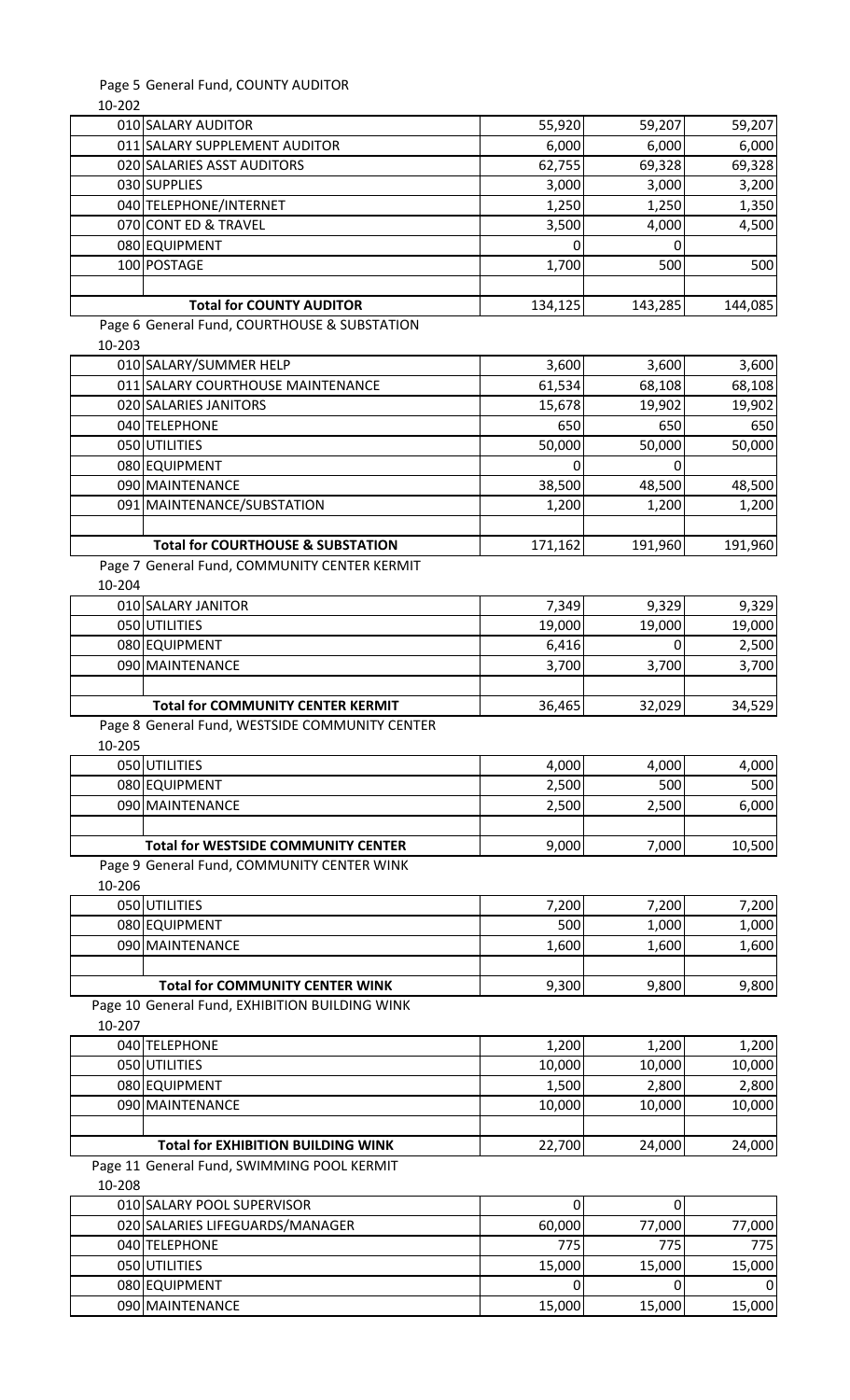|        | <b>Total for SWIMMING POOL KERMIT</b>      | 90,775  | 107,775 | 107,775          |
|--------|--------------------------------------------|---------|---------|------------------|
|        | Page 12 General Fund, KERMIT PARKS, AREA 1 |         |         |                  |
| 10-209 |                                            |         |         |                  |
|        | 010 SALARY SUPERVISOR                      | 32,559  | 35,839  | 35,839           |
|        | 020 SALARIES PARK LABOR                    | 89,277  | 102,446 | 102,446          |
|        | 040 TELEPHONE                              | 625     | 625     | 625              |
|        | 050 UTILITIES                              | 40,000  | 40,000  | 40,000           |
|        | 080 EQUIPMENT                              | 0       |         |                  |
|        | 090 MAINTENANCE                            | 40,000  | 40,000  | 40,000           |
|        |                                            |         |         |                  |
|        | <b>Total for KERMIT PARKS, AREA 1</b>      | 202,461 | 218,910 | 218,910          |
|        | Page 13 General Fund, RECREATION CENTER    |         |         |                  |
| 10-210 |                                            |         |         |                  |
|        | 010 SALARY DIRECTOR                        | 0       | 0       | 0                |
|        | 011 SALARY ASSISTANTS                      | 0       | 0       | $\Omega$         |
|        | 030 SUPPLIES                               | 200     | 200     | 200              |
|        | 040 TELEPHONE                              | 800     | 800     | 800              |
|        | 050 UTILITIES                              | 18,000  | 18,000  | 18,000           |
|        | 080 EQUIPMENT                              | 0       | 0       |                  |
|        | 090 MAINTENANCE EQUIPMENT                  | 1,200   | 1,200   | 1,200            |
|        | 091 MAINTENANCE BUILDING                   | 3,300   | 3,300   | 3,300            |
|        |                                            |         |         |                  |
|        | <b>Total for RECREATION CENTER</b>         | 23,500  | 23,500  | 23,500           |
|        | Page 14 General Fund, SWIMMING POOL WINK   |         |         |                  |
| 10-211 |                                            |         |         |                  |
|        | 010 SALARY POOL SUPERVISOR                 | 0       | 0       | 0                |
|        | 020 SALARIES LIFEGUARDS/MANAGER            | 30,000  | 38,000  | 38,000           |
|        | 040 TELEPHONE                              | 775     | 775     | 775              |
|        | 050 UTILITIES                              | 6,000   | 6,000   | 6,000            |
|        | 080 EQUIPMENT                              | 0       |         | 0                |
|        | 090 MAINTENANCE                            | 5,500   | 5,500   | 5,500            |
|        |                                            |         |         |                  |
|        | <b>Total for SWIMMING POOL WINK</b>        | 42,275  | 50,275  | 50,275           |
|        | Page 15 General Fund, WINK PARKS, AREA 2   |         |         |                  |
| 10-212 |                                            |         |         |                  |
|        | 010 SALARY SUPERVISOR                      | 32,559  | 35,839  | 35,839           |
|        | 020 SALARIES PARK LABOR                    | 61,550  | 68,124  | 68,124           |
|        | 050 UTILITIES                              | 17,000  | 17,000  | 17,000           |
|        | 080 EQUIPMENT                              | 3,500   | 5,000   | 5,000            |
|        | 090 MAINTENANCE                            | 35,000  | 40,000  | 40,000           |
|        | 197 TIRES & TUBES                          | 1,500   | 2,500   | 2,500            |
|        |                                            |         |         |                  |
|        | <b>Total for WINK PARKS, AREA 2</b>        | 151,109 | 168,463 | 168,463          |
|        | Page 16 General Fund, GOLF COURSE          |         |         |                  |
| 10-213 |                                            |         |         |                  |
|        | 010 SALARY GREENS KEEPER                   | 31,080  | 43,287  | 43,287           |
|        | 020 SALARIES GOLF COURSE LABOR             | 61,612  | 68,664  | 68,664           |
|        | 040 TELEPHONE                              | 700     | 700     | 700              |
|        | 050 UTILITIES                              | 30,000  | 30,000  | 30,000           |
|        | 080 EQUIPMENT                              | 0       | 0       | 0                |
|        | 081 PUMPS & WELL WORK                      | 10,000  | 10,000  | 10,000           |
|        | 085 CONSULTANT FEE                         | 9,917   | 6,000   | 6,000            |
|        | 090 MAINTENANCE                            | 48,000  | 48,000  | 48,000           |
|        |                                            |         |         |                  |
|        | <b>Total for GOLF COURSE</b>               | 191,309 | 206,651 | 206,651          |
|        | Page 17 General Fund, KERMIT LIBRARY       |         |         |                  |
| 10-214 |                                            |         |         |                  |
|        | 010 SALARY LIBRARIAN                       | 32,407  | 35,694  | 35,694           |
|        | 011 SALARIES ASSISTANTS                    | 25,168  | 28,455  | 28,455           |
|        | 030 SUPPLIES                               | 2,500   | 2,500   | 2,500            |
|        | 038 LONE STAR GRANT                        | 0       | 0       | $\boldsymbol{0}$ |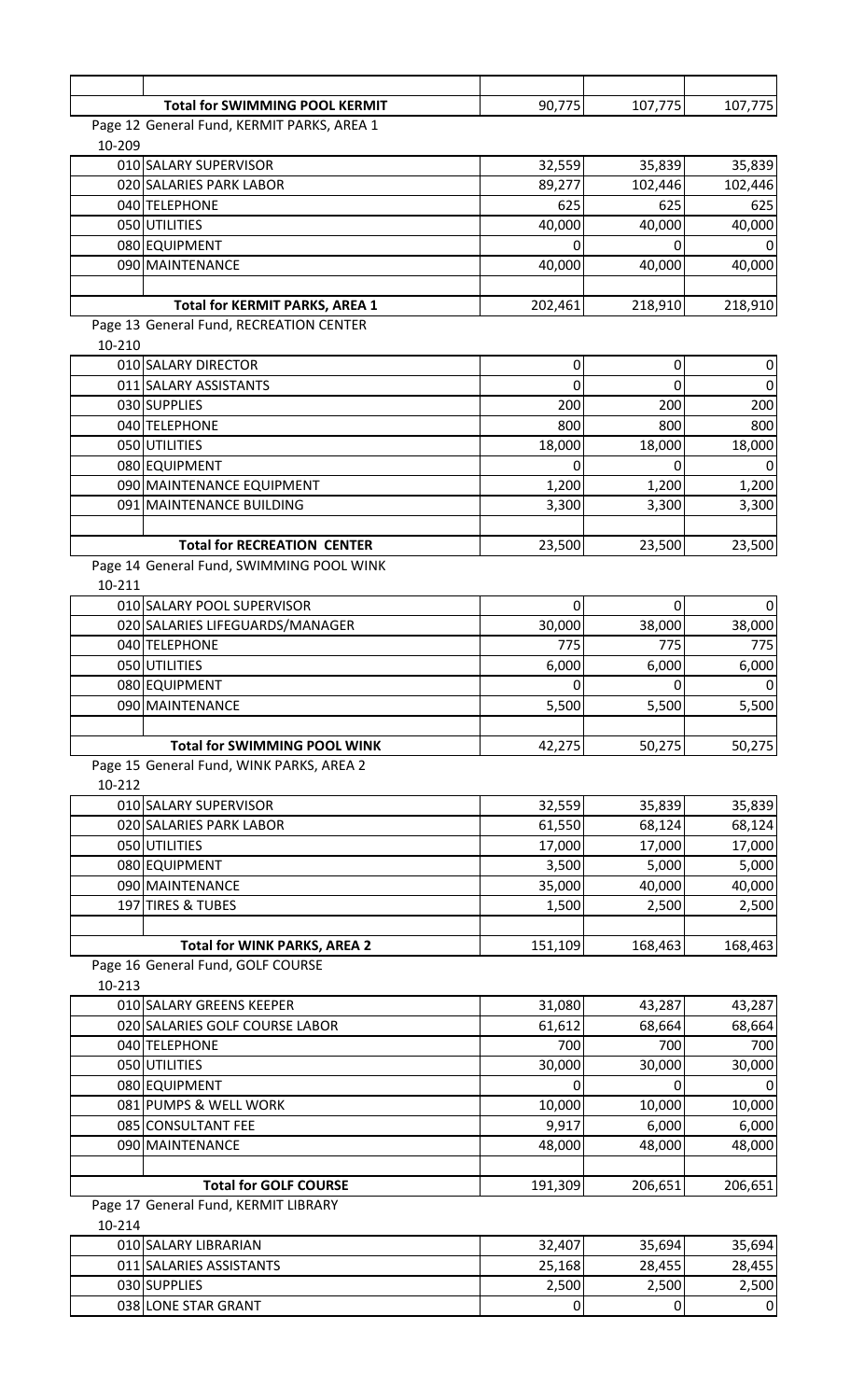|        | 040 TELEPHONE/INTERNET                          | 1,400    | 1,400   | 1,400   |
|--------|-------------------------------------------------|----------|---------|---------|
|        | 045 GATES GRANT                                 | 0        |         |         |
|        | 050 UTILITIES                                   | 12,000   | 12,000  | 12,000  |
|        | 070 CONT ED & TRAVEL                            | 0        |         |         |
|        | 080 EQUIPMENT                                   | 2,000    | 2,000   | 2,000   |
|        | 088 BOOKS PURCHASED                             | 10,250   | 10,250  | 11,100  |
|        | 090 MAINTENANCE                                 | 3,800    | 3,800   | 4,000   |
|        | 100 POSTAGE                                     | 175      | 175     | 175     |
|        |                                                 |          |         |         |
|        | <b>Total for KERMIT LIBRARY</b>                 | 89,700   | 96,274  | 97,324  |
|        | Page 18 General Fund, WINK LIBRARY              |          |         |         |
| 10-215 |                                                 |          |         |         |
|        | 010 SALARY LIBRARIAN                            | 15,106   | 17,606  | 17,606  |
|        | 011 SALARY VACATION CLERK                       | 600      | 600     | 600     |
|        | 030 SUPPLIES                                    | 450      | 450     | 450     |
|        | 038 GATES GRANT                                 | 0        |         | 0       |
|        | 040 TELEPHONE/INTERNET                          | 700      | 700     | 700     |
|        | 050 UTILITIES                                   | 8,000    | 8,000   | 8,000   |
|        | 080 EQUIPMENT                                   | 0        | O       |         |
|        | 088 BOOKS PURCHASED                             |          |         |         |
|        |                                                 | 1,200    | 1,200   | 1,200   |
|        | 090 MAINTENANCE                                 | 1,300    | 1,300   | 1,300   |
|        |                                                 |          |         |         |
|        | <b>Total for WINK LIBRARY</b>                   | 27,356   | 29,856  | 29,856  |
| 10-216 | Page 19 General Fund, MEALS DEPARTMENT          |          |         |         |
|        |                                                 |          |         |         |
|        | 010 SALARY MEAL DIRECTOR                        | 3,016    | 3,016   | 3,016   |
|        | 020 SALARY MEAL PROG AIDE                       | 11,596   | 14,148  | 14,148  |
|        | 060 MILEAGE                                     | 300      | 300     | 300     |
|        | 070 TRAVEL                                      | 400      | 400     | 400     |
|        | 080 EQUIPMENT                                   | $\Omega$ | O       | 0       |
|        | 094 MEALS ON WHEEL                              | 136,000  | 136,000 | 136,000 |
|        | 095 GRANT MATCH                                 | 1,478    | 1,478   | 1,478   |
|        | <b>Total for MEALS DEPARTMENT</b>               |          |         |         |
|        | Page 20 General Fund, HEALTH & SANITATION       | 152,790  | 155,342 | 155,342 |
| 10-217 |                                                 |          |         |         |
|        | 010 SALARY HEALTH OFFICER                       | 3,498    | 3,498   | 3,498   |
|        | 030 SUPPLIES                                    | 3,050    | 3,050   | 3,050   |
|        |                                                 |          |         |         |
|        | 035 FIRST RESPONDERS<br>049 MH MR PARTICIPATION | 1,000    | 1,000   | 1,000   |
|        |                                                 | 6,000    | 6,000   | 6,000   |
|        | 050 HUMAN SERVIC. BLDG. UTILITIES               | 5,000    | 5,000   | 5,000   |
|        | 070 HEALTH OFFICER TRAVEL                       | 1,000    | 1,000   | 1,000   |
|        | 090 HUMAN SERVICE BUILDING MAINTENANCE          | 5,600    | 5,600   | 5,600   |
|        |                                                 |          |         |         |
|        | <b>Total for HEALTH &amp; SANITATION</b>        | 25,148   | 25,148  | 25,148  |
|        | Page 21 General Fund, FIRE DEPARTMENT KERMIT    |          |         |         |
| 10-218 |                                                 |          |         |         |
|        | 030 SUPPLIES                                    | 6,000    | 6,000   | 6,000   |
|        | 080 EQUIPMENT                                   | 11,100   | 11,100  | 11,100  |
|        | 085 FIRE REPORTERS                              | 1,200    | 1,200   | 1,200   |
|        | 090 MAINTENANCE                                 | 15,000   | 15,000  | 15,000  |
|        | 117 FIREMEN'S TRAINING                          | 7,200    | 7,200   | 7,200   |
|        | 118 FIREMEN'S RETIREMENT                        | 3,800    | 3,800   | 3,800   |
|        | 149 INSURANCE TRUCKS, FIREMEN                   | 4,300    | 4,300   | 4,300   |
|        |                                                 |          |         |         |
|        | <b>Total for FIRE DEPARTMENT KERMIT</b>         | 48,600   | 48,600  | 48,600  |
|        | Page 22 General Fund, FIRE DEPARTMENT WINK      |          |         |         |
| 10-219 |                                                 |          |         |         |

| 030 SUPPLIES              | 6.000              | 6,000  | 6,000      |
|---------------------------|--------------------|--------|------------|
| 080 EQUIPMENT             | 6,000              | 11.000 | .000<br>11 |
| <b>085 FIRE REPORTERS</b> | $\overline{1,200}$ | 1,200  | 1,200      |
| 090 MAINTENANCE           | 15,000             | 15,000 | 15,000     |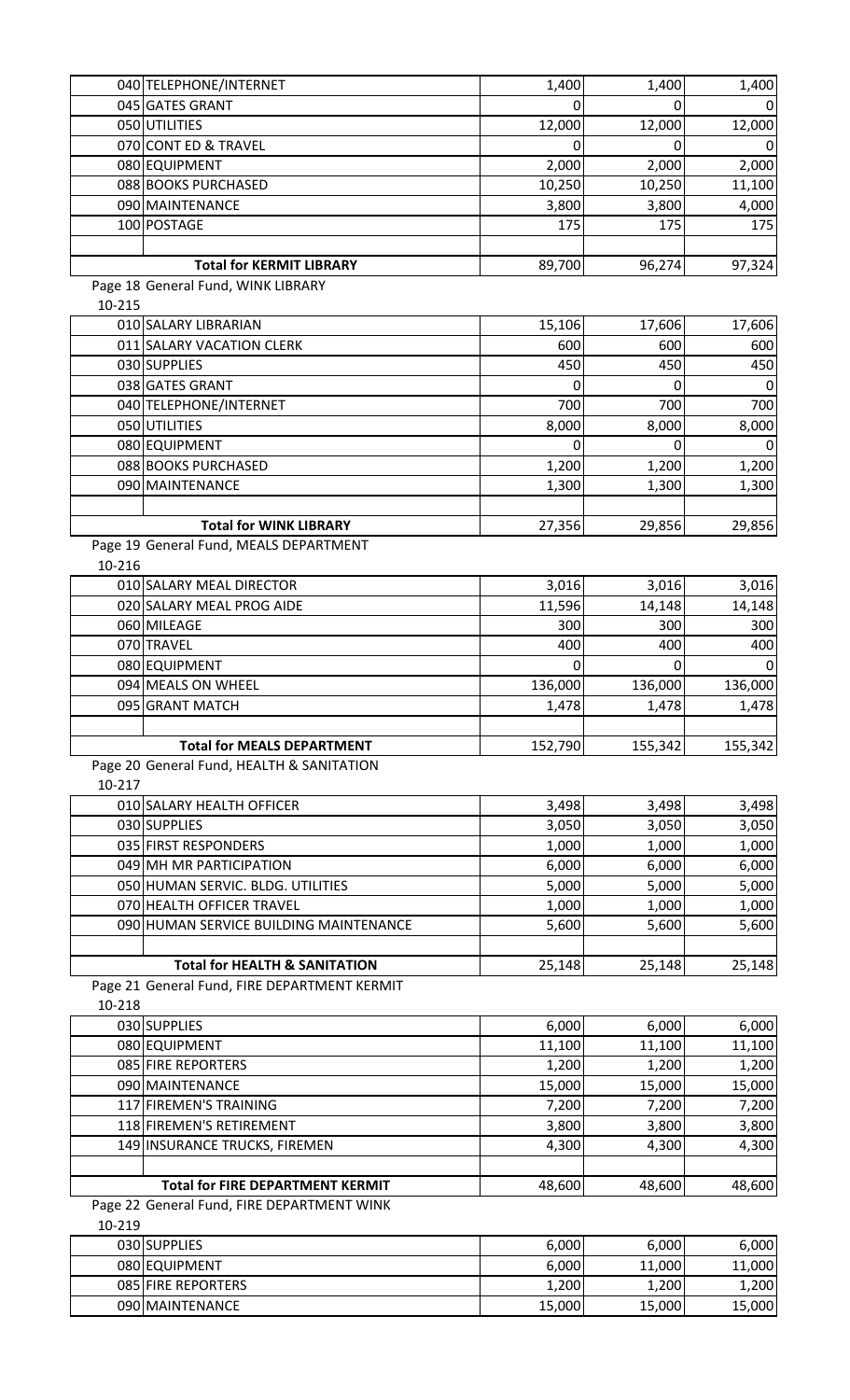|        | 117 FIREMEN'S TRAINING                                   | 6,000            | 6,000     | 6,000            |
|--------|----------------------------------------------------------|------------------|-----------|------------------|
|        | 140 FOREST SERVICE GRANT                                 | 0                |           |                  |
|        | 149 INSURANCE TRUCKS, FIREMEN                            | 3,100            | 3,100     | 3,100            |
|        |                                                          |                  |           |                  |
|        | <b>Total for FIRE DEPARTMENT WINK</b>                    | 37,300           | 42,300    | 42,300           |
|        | Page 23 General Fund, CCAP GRANT JUVENILE PROBATION      |                  |           |                  |
| 10-220 |                                                          |                  |           |                  |
|        | 010 SALARY PROBATION OFFICER                             | $\pmb{0}$        | 0         | 0                |
|        |                                                          |                  |           |                  |
|        | 053 UNEMPLOYMENT EXPENSE                                 | 0                | 0         | 0                |
|        | 055 FICA TAX EXPENSE                                     | 0                | 0         | 0                |
|        | 057 TCDRS CONTRIBUTION                                   | 0                | 0         | 0                |
|        | 068 SUPPLIES                                             | 0                | 0         | 0                |
|        | 069 STAFF TRAINING/TRAVEL                                | 0                | 0         | 0                |
|        | 087 DETENTION                                            | 0                | 0         | 0                |
|        |                                                          |                  |           |                  |
|        | <b>Total for CCAP GRANT JUVENILE PROBATION</b>           | 0                | 0         | $\boldsymbol{0}$ |
|        | Page 24 General Fund, CJD GRANT                          |                  |           |                  |
| 10-221 |                                                          |                  |           |                  |
|        | 087 ICBP GRANT EXPENDITURES                              | $\mathbf 0$      | 0         | 0                |
|        |                                                          |                  |           |                  |
|        | <b>Total for CJD GRANT</b>                               | 0                | 0         | $\mathbf 0$      |
|        | Page 25 General Fund, STATE AID GRANT JUVENILE PROBATION |                  |           |                  |
| 10-222 |                                                          |                  |           |                  |
|        |                                                          |                  |           |                  |
|        | 010 SALARY PROBATION OFFICER                             | $\boldsymbol{0}$ | 0         | 0                |
|        | 053 UNEMPLOYMENT EXPENSE                                 | 0                | 0         | 0                |
|        | 055 FICA TAX EXPENSE                                     | 0                | 0         | 0                |
|        | 057 TCDRS CONTRIBUTION                                   | 0                | 0         | 0                |
|        | 067 AUDIT EXPENSE                                        | 0                | 0         | 0                |
|        | 068 OFFICE SUPPLIES                                      | 0                | 0         | $\boldsymbol{0}$ |
|        | 069 STAFF TRAINING/TRAVEL                                | 0                | 0         | $\boldsymbol{0}$ |
|        | 071 POSTAGE                                              | 0                | 0         | 0                |
|        | 084 MEDICAL SERVICES                                     | $\overline{0}$   | $\pmb{0}$ | $\mathbf 0$      |
|        | 087 DETENTION CARE                                       | 0                | 0         | $\mathbf 0$      |
|        | 088 GRANT H DETENTION                                    | 0                | 0         | $\boldsymbol{0}$ |
|        | 110 SALARY ADJ. PROBATION OFFICER                        | 0                | 0         | $\boldsymbol{0}$ |
|        | 152 WORKERS COMP SALARY ADJ                              | 0                | 0         | $\mathbf 0$      |
|        | 153 UNEMPLOYMENT EXP SALARY ADJ                          | 0                | 0         | $\boldsymbol{0}$ |
|        | 155 FICA EXPENSE SALARY ADJ                              | 0                | 0         | $\boldsymbol{0}$ |
|        | 157 TCDRS EXPENSE SALARY ADJ                             | 0                | 0         | $\boldsymbol{0}$ |
|        |                                                          |                  |           |                  |
|        | 210 SALARY/FRINGE PROG. SANCT.                           | 0                | 0         | $\boldsymbol{0}$ |
|        |                                                          |                  |           |                  |
|        | <b>Total for STATE AID JUVENILE PROBATION</b>            | 0                | $\pmb{0}$ | $\pmb{0}$        |
|        | Page 26 General Fund, PROBATION DEPARTMENT               |                  |           |                  |
| 10-223 |                                                          |                  |           |                  |
|        | 010 SALARY CHIEF PROBATION OFFICER                       | 13,084           | 16,371    | 16,371           |
|        | 011 SALARY PROBATION                                     | 2,080            | 5,367     | 5,367            |
|        | 013 LONG PAY                                             | 13,340           | 15,360    | 11,860           |
|        | 020 SALARY CLERK                                         | 16,765           | 23,339    | 23,339           |
|        | 021 VACATION CLERK                                       | 240              | 240       | 0                |
|        | 022 C.O.L.A.                                             | 3,600            | 4,800     | $\Omega$         |
|        | 030 SUPPLIES                                             | 380              | 380       | 380              |
|        | 040 TELEPHONE/INTERNET                                   | 650              | 650       | 1,650            |
|        | 090 VEHICLE MAINTENANCE                                  | 150              | 150       | 150              |
|        | 100 POSTAGE                                              | 150              | 150       | 150              |
|        |                                                          |                  |           |                  |
|        | 330 ELECTRONIC MONITORING                                | 800              | 800       | 800              |
|        |                                                          |                  |           |                  |
|        | <b>Total for PROBATION DEPARTMENT</b>                    | 51,239           | 67,607    | 60,067           |
|        | Page 27 General Fund, DISTRICT COURT                     |                  |           |                  |
| 10-224 |                                                          |                  |           |                  |
|        | 010 SALARY SUPPLEMENT JUDGE                              | 5,000            | 5,000     | 5,000            |
|        | 030 SUPPLIES                                             | 100              | 100       | 100              |
|        | 040 TELEPHONE                                            | 700              | 700       | 700              |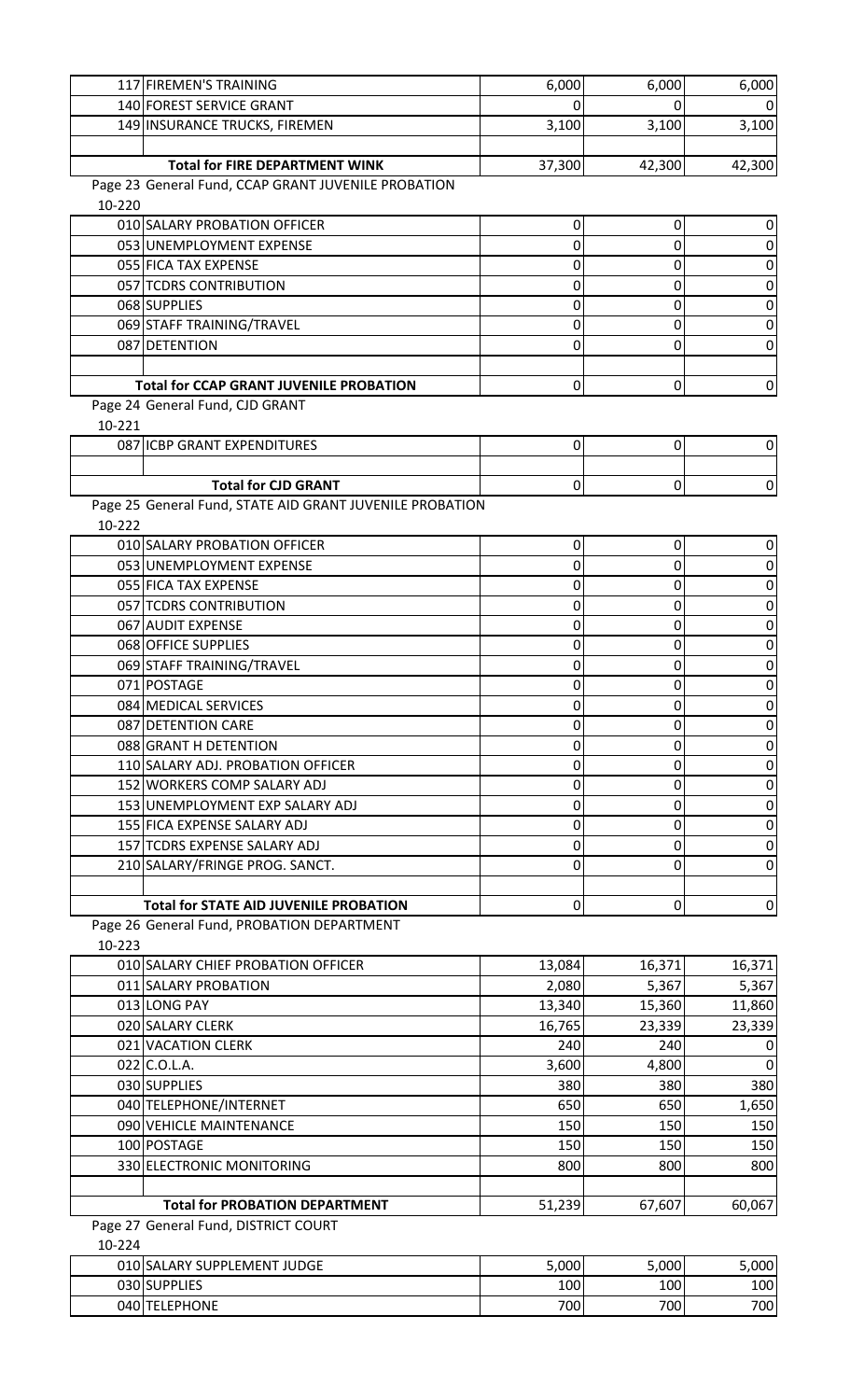| 045 CT COORD SUPPLEMENT                                         | 19,468 | 21,445   | 22,577   |
|-----------------------------------------------------------------|--------|----------|----------|
| 055 PROFESSIONAL PROSECUTOR                                     | 0      | 0        |          |
| 061 MILEAGE VISITING JUDGE                                      | 2,500  | 2,500    | 2,500    |
| 064 INDIGENT DEFENSE GRANT EXPENSE                              | 0      | 0        |          |
| 065 CRIMINAL CT APPT ATTORNEY                                   | 25,000 | 25,000   | 25,000   |
| 066 OTHER CRT APPT PROFESSIONQLS                                | 2,500  | 2,500    | 2,500    |
| 067 OTHER LITIGATION EXPENDITURES                               | 1,000  | 1,000    | 1,000    |
| 080 EQUIPMENT                                                   | 0      | 0        | 0        |
|                                                                 |        |          |          |
| <b>Total for DISTRICT COURT</b>                                 | 56,268 | 58,245   | 59,377   |
| Page 28 General Fund, DISTRICT COURT REPORTER                   |        |          |          |
| 10-225                                                          |        |          |          |
| 010 SALARY SUPPLEMENT COURT REPORTER                            | 31,078 | 30,612   | 33,642   |
| 020 SUB COURT REPORTER                                          | 600    | 1,600    | 1,600    |
| 030 SUPPLIES                                                    | 50     | 50       | 50       |
| 060 MILEAGE                                                     | 1,476  | 1,476    | 1,476    |
| 079 TRANSCRIPTS                                                 | 1,750  | 750      | 750      |
|                                                                 |        |          |          |
| <b>Total for DISTRICT COURT REPORTER</b>                        | 34,954 | 34,488   | 37,518   |
| Page 29 General Fund, PROFESSIONAL PROSECUTOR/DISTRICT ATTORNEY |        |          |          |
| 10-226                                                          |        |          |          |
| 010 SALARY SUPPLEMENT DA                                        | 9,160  | 12,447   | 12,447   |
| 011 SALARY LEGAL ASST/CVC COORDINATOR                           | 35,007 | 38,294   | 38,294   |
| 012 SALARY RECEPTIONIST                                         | 13,000 | 24,087   | 24,087   |
| 020 LONGEVITY                                                   | 1,100  | 1,840    | 1,840    |
| $021$ C.O.L.A.                                                  | 3,600  | 3,600    |          |
| 030 SUPPLIES                                                    | 2,624  | 2,886    | 3,173    |
| 031 COPIER LEASE EXPENSE                                        | 0      | 0        | 0        |
| 040 TELEPHONE/INTERNET                                          | 4,712  | 4,712    | 2,500    |
| 052 WORKER'S COMP EXPENSE                                       | 570    | 542      | 542      |
| 053 UNEMPLOYMENT EXPENSE                                        | 70     | 166      | 166      |
| 055 FICA EXPENSE                                                | 4,733  | 5,866    | 5,866    |
| 057 TCDRS EXPENSE                                               | 7,350  | 9,599    | 9,599    |
| 059 HEALTH INSURANCE EXPENSE                                    | 9,360  | 21,912   | 21,912   |
| 070 CONT. ED & TRAVEL                                           | 4,792  |          | 6,614    |
|                                                                 |        | 5,500    | $\Omega$ |
| 080 EQUIPMENT                                                   | 0      | 0        |          |
| Total for PROFESSIONAL PROSECUTOR/DISTRICT ATTY                 | 96,078 | 131,451  | 127,040  |
| Page 30 General Fund, JUVENILE COURT                            |        |          |          |
| 10-227                                                          |        |          |          |
| 010 JUVENILE BOARD SALARIES                                     | 2,400  | 2,400    | 2,400    |
| 055 PROFESSIONAL PROSECUTOR                                     | 0      | 0        | 0        |
| 065 COURT ATTD ATTORNEY                                         | 6,000  |          | 6,000    |
|                                                                 |        | 6,000    |          |
| <b>Total for JUVENILE COURT</b>                                 |        |          |          |
|                                                                 | 8,400  | 8,400    | 8,400    |
| Page 31 General Fund, COUNTY COURT                              |        |          |          |
| 10-228                                                          |        |          |          |
| 055 PROFESSIONAL PROSECUTOR                                     | 0      | $\Omega$ | 700      |
| 065 COURT APPTD ATTORNEY                                        | 20,000 | 20,000   | 19,300   |
| 066 COURT REPORTER                                              | 4,000  | 4,000    | 4,000    |
| 067 COMMITMENT HEARINGS                                         | 3,000  | 3,000    | 3,000    |
| 068 PROF EVALUATIONS                                            | 1,000  | 1,000    | 1,000    |
| 069 OTHER EXPENSE                                               | 0      | 0        | 0        |
| 100 DOCKET EXPENSE                                              | 700    | 700      | 700      |
|                                                                 |        |          |          |
| <b>Total for COUNTY COURT</b>                                   | 28,700 | 28,700   | 28,700   |
| Page 32 General Fund, TAXES & INSURANCE                         |        |          |          |
| 10-229                                                          |        |          |          |
| 052 WORKERS COMP                                                | 75,000 | 79,145   | 50,000   |
| 053 UNEMPLOYMENT EXPENSE                                        | 10,000 | 21,500   | 21,500   |

055 FICA TAX EXPENSE 295,000 313,000 313,000 313,000 313,000 313,000 313,000 500,000 500,000 313,000 500,000 500,000 500,000 500,000 500,000 500,000 500,000 500,000 500,000 500,000 500,000 500,000 500,000 500,000 500,000 5

057 TCDRS CONTRIBUTION 471,867 500,000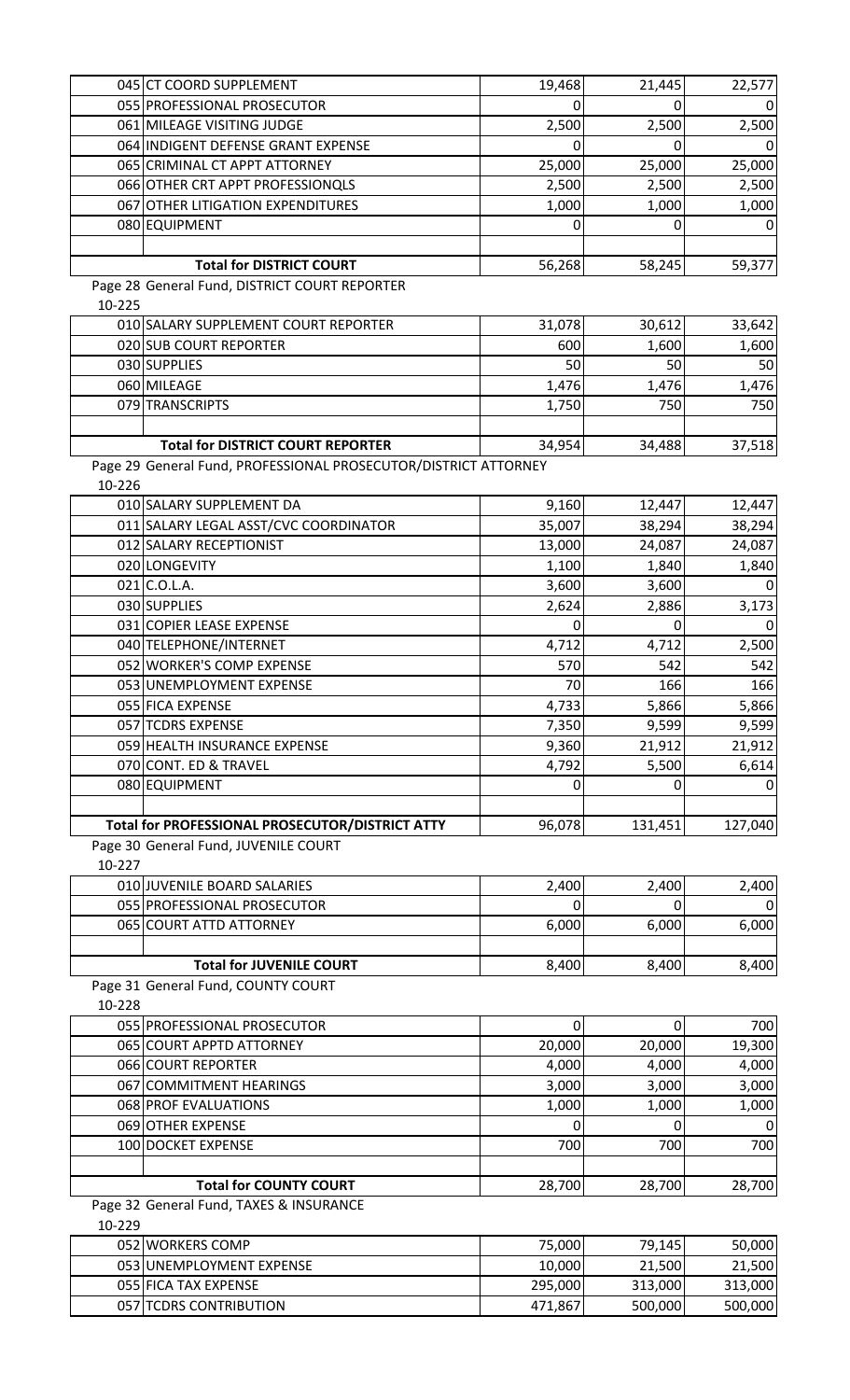|        | 058 EMP HOSP INS                            | 1,300,000 | 1,366,000    | 1,500,000 |
|--------|---------------------------------------------|-----------|--------------|-----------|
|        | 148 INSURANCE BUILDINGS                     | 100,000   | 100,000      | 80,000    |
|        | 149 INSURANCE LIABILITY                     | 60,000    | 60,000       | 60,000    |
|        |                                             |           |              |           |
|        | <b>Total for TAXES &amp; INSURANCE</b>      | 2,311,867 | 2,439,645    | 2,524,500 |
|        | Page 33 General Fund, NONDESIGNATED EXPENSE |           |              |           |
| 10-230 |                                             |           |              |           |
|        | 004 DUES, ASSESSMENTS & ALLOCATIONS         | 3,500     | 3,500        | 3,500     |
|        | 006 CHRISTMAS DECORATIONS                   | 3,500     | 3,500        | 3,500     |
|        | 007 CENTENNIAL CELEBRATION                  | 0         | 0            | 0         |
|        | 008 VETERANS MEMORIAL                       | 0         | 0            | 0         |
|        | 020 LONGEVITY PAY                           | 150,000   | 160,000      | 160,000   |
|        | 021 COST OF LIVING ADJ (COLA)               | 80,000    | 0            | 60,000    |
|        | 022 SICK TIME PAY OUT                       | 15,000    | 15,000       | 16,365    |
|        | 024 BUILDING LEASES                         | 0         | 0            | 0         |
|        | 025 PBRPC PARTICIPATION                     | 1,500     | 1,500        | 1,500     |
|        | 026 EMP MEDICAL EXP                         | 7,000     | 7,000        | 7,000     |
|        | 027 KERMIT SUMMER RECREATION                | 1,000     | 1,000        | 1,000     |
|        | 034 BOND PREMIUMS                           | 4,200     | 4,200        | 4,200     |
|        | 037 CENTER FOR CRISIS ADVOCACY              | 500       | 500          | 500       |
|        |                                             |           |              |           |
|        | 040 TELEPHONE/INTERNET DPS                  | 4,000     | 4,000        | 4,000     |
|        | 042 DPS SUPPLIES/WEIGHT EXP                 | 1,400     | 1,400        | 1,400     |
|        | 045 LEGAL SERVICES                          | 40,000    | 40,000       | 40,000    |
|        | 068 SECURITY OFFICER WINK                   | 9,500     | 9,500        | 9,500     |
|        | 069 FIRE MARSHALL                           | 300       | 300          | 300       |
|        | 075 TTUHSC CHILD IMMUNIZATIONS              | 7,560     | 0            |           |
|        | 076 TTUHSC UTILITIES/BLDG MAINT             | 5,500     | 5,500        | 5,500     |
|        | 080 CAPITAL EXPENDITURES                    | 1,264,527 | 1,861,802    | 2,458,448 |
|        | 082 ADA CAPITAL EXPENDITURES                | 25,000    | 25,000       | 0         |
|        | 083 CONTINGENCY FUND                        | 364,604   | 144,872      | 130,483   |
|        | 084 INSURANCE REPAIRS                       | 0         | 0            | 0         |
|        | 143 SOIL CONSERVATION PROGRAM               | 1,000     | 1,000        | 1,000     |
|        | 146 COPIER SUPPLIES                         | 12,000    | 12,000       | 12,000    |
|        | 147 MAINT: OFFICE MACHINES                  | 12,000    | 12,000       | 12,000    |
|        | 148 PUBLICATION EXPENSE                     | 1,500     | 1,500        | 1,500     |
|        | <b>150 AUDIT EXPENSE</b>                    | 25,000    | 25,000       | 25,000    |
|        | 151 REDISTRICTING FEE                       | 0         | 0            | 0         |
|        | 152 BANK SERVICE CHARGES                    | 1,100     | 1,100        | 1,100     |
|        | 153 LEGAL CLAIMS                            | 0         | <sup>0</sup> | 0         |
|        | 154 HISTORICAL COMMISSION                   | 0         | 1,000        | 1,000     |
|        | 155 AEROCARE                                |           |              | 31,000    |
|        | 214 EMP ENRICHMENT FUND                     | 600       | 600          | 600       |
|        |                                             |           |              |           |
|        | <b>Total for NONDESIGNATED EXPENSE</b>      | 2,041,791 | 2,342,774    | 2,992,396 |
|        | Page 34 General Fund, AIRPORT               |           |              |           |
| 10-231 |                                             |           |              |           |
|        | 010 SALARY GENERAL LAVOR                    | 7,956     | 10,043       | 10,043    |
|        | 024 LAND LEASE                              | 1,500     | 1,500        | 1,500     |
|        | 050 UTILITIES                               | 22,000    | 22,000       | 22,000    |
|        | 080 EQUIPMENT                               | 0         | 0            | 0         |
|        | 081 GRANT EXP                               | 0         | 0            |           |
|        | 090 MAINTENANCE                             | 10,000    | 10,000       | 10,000    |
|        |                                             |           |              |           |
|        | 091 JANITORIAL SERVICES                     | 3,600     | 3,600        | 3,600     |
|        | 148 INSURANCE BUILDING                      | 2,600     | 2,600        | 2,600     |
|        |                                             |           |              |           |
|        | <b>Total for AIRPORT</b>                    | 47,656    | 49,743       | 49,743    |
|        | Page 35 General Fund, VETERANS SERVICE      |           |              |           |
| 10-232 |                                             |           |              |           |
|        | 010 SALARY SERVICE OFFICER                  | 1,976     | 2,184        | 3,384     |
|        | 030 SUPPLIES                                | 150       | 150          | 150       |
|        | 040 TELEPHONE/INTERNET                      | 700       | 700          | 700       |
|        | 070 CONT ED & TRAVEL                        | 300       | 300          | 300       |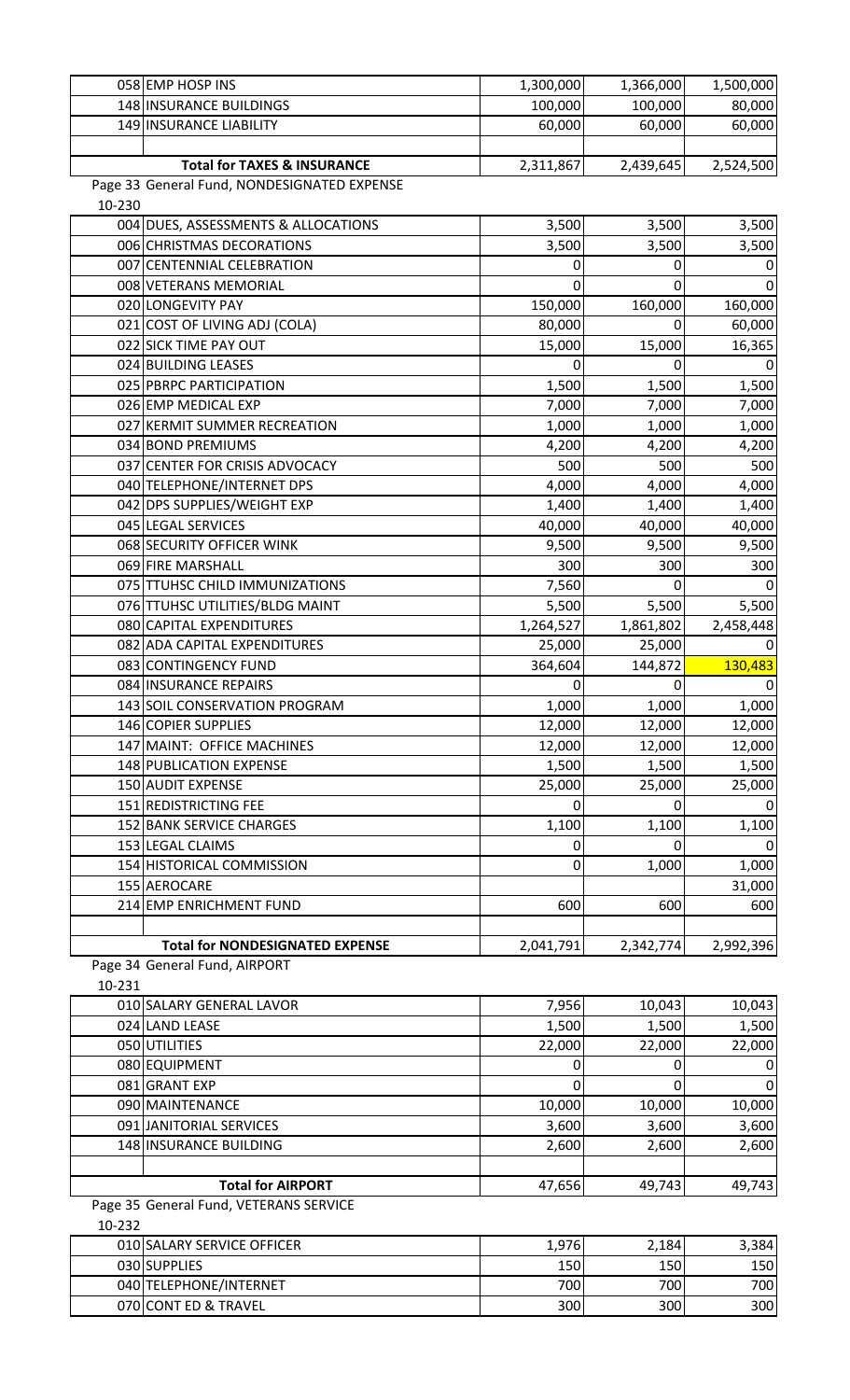| 080 EQUIPMENT |                                   |       |       | 0     |
|---------------|-----------------------------------|-------|-------|-------|
| 100 POSTAGE   |                                   | 50    | 50    | 50    |
|               |                                   |       |       |       |
|               | <b>Total for VETERANS SERVICE</b> | 3,176 | 3,384 | 4,584 |

Page 36 General Fund, SENIOR CITIZENS CENTER

10-233

| 10-233 |                                         |        |        |        |
|--------|-----------------------------------------|--------|--------|--------|
|        | 010 SALARY SERVICE OFFICER              | 25,168 | 28,455 | 28,455 |
|        | 020 PARTTIME                            | 7,293  | 9,380  | 9,380  |
|        | 030 OFFICE SUPPLIES                     | 350    | 350    | 350    |
|        | 040 TELEPHONE/INTERNET                  | 600    | 600    | 600    |
|        | 050 UTILITIES                           | 14,000 | 14,000 | 14,000 |
|        | 070 CONT ED & TRAVEL                    | 300    | 300    | 300    |
|        | 080 EQUIPMENT                           | 4,000  | 4,000  | 4,000  |
|        | 090 MAINTENANCE                         | 3,099  | 4,000  | 4,000  |
|        |                                         |        |        |        |
|        | <b>Total for SENIOR CITIZENS CENTER</b> | 54,810 | 61,085 | 61,085 |

Page 37 General Fund, MAINTENANCE ENGINEER

10-234

| 010 SALARY ENGINEER                   | 42,661 | 45,220 | 45,220 |
|---------------------------------------|--------|--------|--------|
| 020 SALARY ASST ENG                   |        |        | 01     |
| 040 TELEPHONE/PAGER                   | 400    | 400    | 1,360  |
| 060 MILEAGE REIMBURSEMENT             | 3,600  | 3,600  | 3,600  |
| 090 MAINTENANCE                       | 2,500  | 2,500  | 4,500  |
|                                       |        |        |        |
| <b>Total for MAINTENANCE ENGINEER</b> | 49,161 | 51,720 | 54,680 |

Page 38 General Fund, SAFETY/LOSS CONTROL

10-235

| 010 SALARY EMER. COORDINATOR             | 34,133 | 37,670 | 37,670 |
|------------------------------------------|--------|--------|--------|
| 030 SAFETY SUPPLIES                      | 2,000  | 2,000  | 2,000  |
| 040 TELEPHONE/INTERNET                   | 1,350  | 1,350  | 1,000  |
| 070 SAFETY CONT. ED & TRAVEL             | 500    | 500    | 500    |
| 100 SAFETY POSTAGE                       | 200    | 200    | 200    |
| 130 SUPPLIES EMER. MANAGEMENT            | 300    | 1,000  | 1,000  |
| 170 EMERG. MANAGEMENT COND. ED. & TRAVEL | 2,500  | 2,500  | 2,500  |
| 180 EMERG. MANAGEMENT CODE RED           |        | 1,500  | 1,500  |
| 190 RADIO MAINT EMERGENCY MANAGEMENT     |        | 15,000 | 15,000 |
| 200 IN COUNTY MILEAGE EMER MANAGEMENT    | 0      | 2,400  | 0 I    |
|                                          |        |        |        |
| <b>Total for SAFETY/LOSS CONTROL</b>     | 40,983 | 64,120 | 61,370 |

Page 39 General Fund, EMERGENCY AMBULANCE SERVICE

10-236

| 010 SALARIES                           | 455,975 | 491,513 | 491,513 |
|----------------------------------------|---------|---------|---------|
| 013 LONGEVITY PAY                      | 8,320   | 9,720   | 9,720   |
| $021$ C.O.L.A.                         | 8,400   | 8,400   | 0       |
| 025 MEDICAL DIRECTOR                   | 2,500   | 2,500   | 5,000   |
| 030 SUPPLIES/COMPUTER SUPPORT          | 20,000  | 25,000  | 25,000  |
| 038 GRANT EXPENDITURES                 | 0       | 0       | 0       |
| 040 TELEPHONE/INTERNET                 | 2,800   | 3,000   | 3,000   |
| 049 AUTO INSURANCE                     | 6,658   | 13,000  | 13,000  |
| 050 UTILITIES                          | 15,000  | 15,000  | 15,000  |
| 052 WORKERS COMP                       | 38,886  | 10,000  | 10,000  |
| 053 UNEMPLOYMENT                       | 500     | 1,000   | 1,000   |
| 055 FICA TAX                           | 35,000  | 40,000  | 40,000  |
| 057 TCDRS CONTRIBUTION                 | 55,000  | 60,000  | 60,000  |
| 059 HOSP INS EXPENSE                   | 56,256  | 76,692  | 76,692  |
| 070 CONTINUING ED                      | 3,000   | 3,000   | 3,000   |
| 080 EQUIPMENT                          | 3,500   | 5,000   | 15,000  |
| 090 MAINTENANCE                        | 8,000   | 15,000  | 18,000  |
| 091 CONTRACT AMBULANCE SERVICE EXPENSE | 5,000   | 6,000   | 6,000   |
| 148 BUILDING INSURANCE                 | 1,000   | 1,300   | 1,300   |
| 149 LIABILITY INSURANCE                | 9,000   | 12,000  | 12,000  |
| 156 FUEL                               | 18,000  | 18,000  | 18,000  |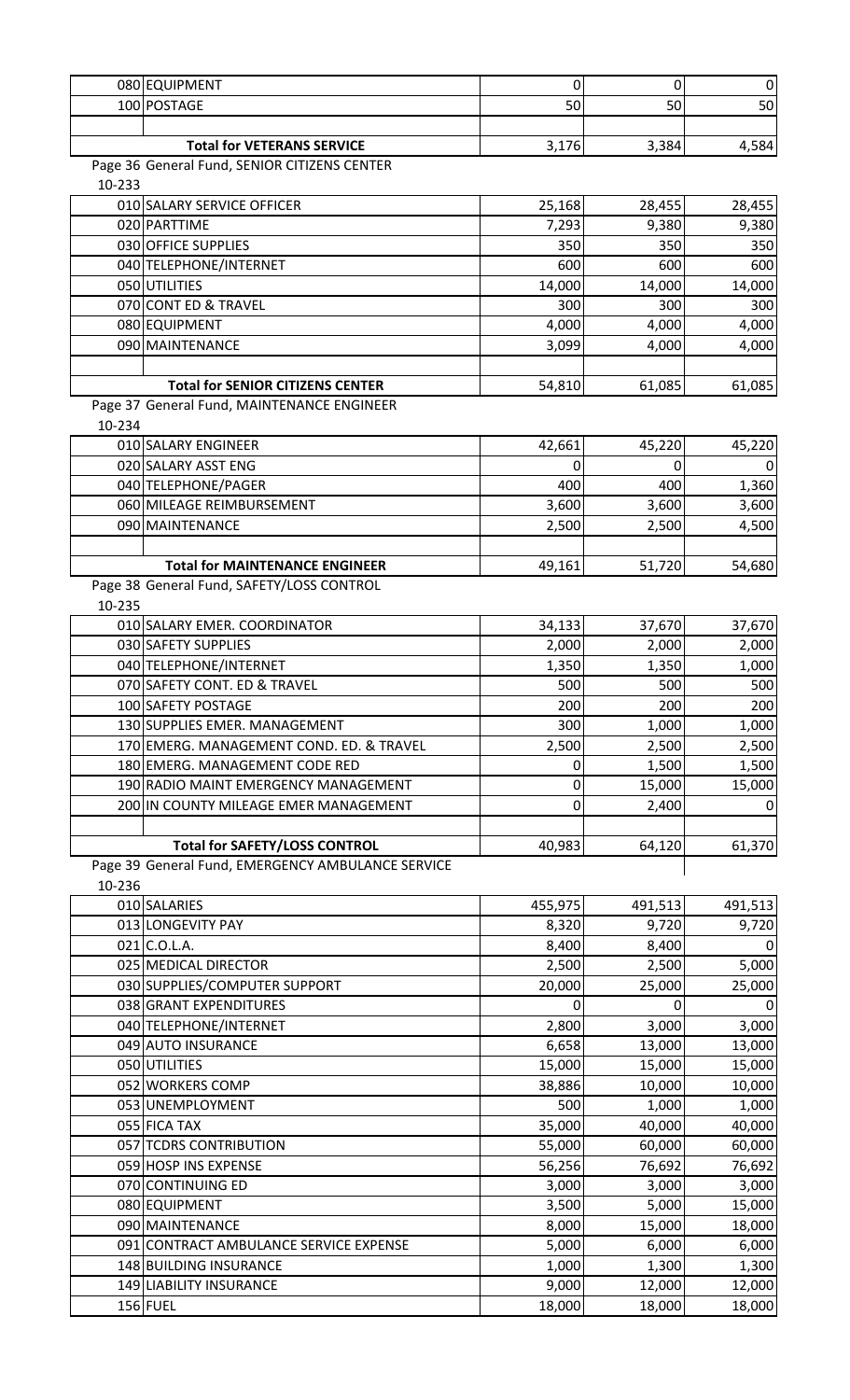|        | 157 EMS INTERMEDIX                                    | $\pmb{0}$ | $\pmb{0}$ | 10,000    |
|--------|-------------------------------------------------------|-----------|-----------|-----------|
|        | 190 MAINTENANCE BUILDING                              | 2,500     | 7,500     | 7,500     |
|        |                                                       |           |           |           |
|        | <b>Total for EMERGENCY AMBULANCE SERVICE</b>          | 755,295   | 823,625   | 840,725   |
|        | Page 40 General Fund, WELFARE DEPARTMENT              |           |           |           |
| 10-237 |                                                       |           |           |           |
|        | 030 SUPPLIES                                          | 325       | 325       | 325       |
|        | 070 CONT. ED & TRAVEL                                 | 500       | 500       | 500       |
|        | 100 POSTAGE                                           | 500       | 500       | 500       |
|        | 115 INDIGENT MEDICAL                                  | 40,000    | 40,000    | 40,000    |
|        | 116 DEPENDENT CHILD CARE                              | 200       | 200       | 200       |
|        |                                                       |           |           |           |
|        | <b>Total for WELFARE DEPARTMENT</b>                   | 41,525    | 41,525    | 41,525    |
|        |                                                       |           |           |           |
| 10-238 | Page 41 General Fund, HUMAN RESOURCE/HOSPITAL LIAISON |           |           |           |
|        |                                                       |           |           |           |
|        | 010 SALARY DIRECTOR/LIAISON                           | 47,841    | 51,128    | 51,128    |
|        | 020 SALARY CLERK                                      | 27,311    | 37,420    | 37,670    |
|        | 030 SUPPLIES                                          | 1,500     | 1,400     | 1,500     |
|        | 040 TELEPHONE/INTERNET                                | 550       | 550       | 650       |
|        | 070 TRAVEL                                            | 1,000     | 1,000     | 1,000     |
|        | 080 EQUIPMENT                                         | 0         | 0         |           |
|        | 100 POSTAGE                                           | 300       | 300       | 300       |
|        |                                                       |           |           |           |
|        | Total for HUMAN RESOURCE/HOSPITAL LIAISON             | 78,502    | 91,798    | 92,248    |
|        | Page 42 General Fund, DATA PROCESSING                 |           |           |           |
| 10-240 |                                                       |           |           |           |
|        | 030 SUPPLIES                                          | 4,000     | 4,500     | 5,500     |
|        | 080 EQUIPMENT                                         | 6,300     | 10,000    | 10,000    |
|        | 090 MAINTENANCE                                       | 105,000   | 125,000   | 75,000    |
|        |                                                       |           |           |           |
|        | <b>Total for DATA PROCESSING</b>                      | 115,300   | 139,500   | 90,500    |
|        | Page 43 General Fund, JUVENILE PROBATION              |           |           |           |
| 10-243 |                                                       |           |           |           |
|        | 010 SALARIES                                          | 26,458    | 29,744    | 35,744    |
|        | 013 LONG PAY                                          | 2,640     | 800       | 1,040     |
|        | 015 PART TIME HELP                                    | 0         | 0         | 0         |
|        | $021$ C.O.L.A.                                        | 1,200     | 1,200     | $\Omega$  |
|        | 030 SUPPLIES                                          | 400       | 400       | 400       |
|        | 040 TELEPHONE                                         | 800       | 800       | 800       |
|        | 045 PROF SERVICES                                     | 5,000     | 5,500     | 5,500     |
|        |                                                       |           |           |           |
|        | 052 WORKERS COMP                                      | 400       | 400       | 400       |
|        | 053 UNEMPLOYMENT                                      | 40        | 40        | 40        |
|        | 055 FICA TAX                                          | 2,189     | 2,189     | 2,189     |
|        | 057 TCDRS CONTRIBUTION                                | 3,600     | 3,600     | 3,600     |
|        | 059 HOSPITAL INS EXPENSE                              | 8,664     | 8,664     | 8,664     |
|        | 070 TRAVEL                                            | 0         | 5,000     | 5,000     |
|        | 087 DETENTION SERVICES                                | 75,000    | 85,000    | 85,000    |
|        | 090 VEHICLE MAINT                                     | 450       | 450       | 450       |
|        | 100 POSTAGE                                           | 50        | 50        | 50        |
|        | 330 ELECT MONITOR                                     | 425       | 425       | 425       |
|        |                                                       |           |           |           |
|        | <b>Total for JUVENILE PROBATION</b>                   | 127,316   | 144,262   | 149,302   |
|        | Page 44 General Fund, LAW LIBRARY                     |           |           |           |
| 10-245 |                                                       |           |           |           |
|        | 141 BOOKS & SUBSCRIPTIONS                             | 22,000    | 22,000    | 22,000    |
|        |                                                       |           |           |           |
|        | <b>Total for LAW LIBRARY</b>                          | 22,000    | 22,000    | 22,000    |
|        | Page 45 General Fund, MEMORIAL HOSPITAL               |           |           |           |
| 10-600 |                                                       |           |           |           |
|        | 084 HOSPITAL SUPPORT                                  | 1,500,000 | 1,500,000 | 1,500,000 |
|        | 085 DEDICATED RESERVES                                | 0         | 0         |           |
|        |                                                       |           |           |           |
|        |                                                       |           |           |           |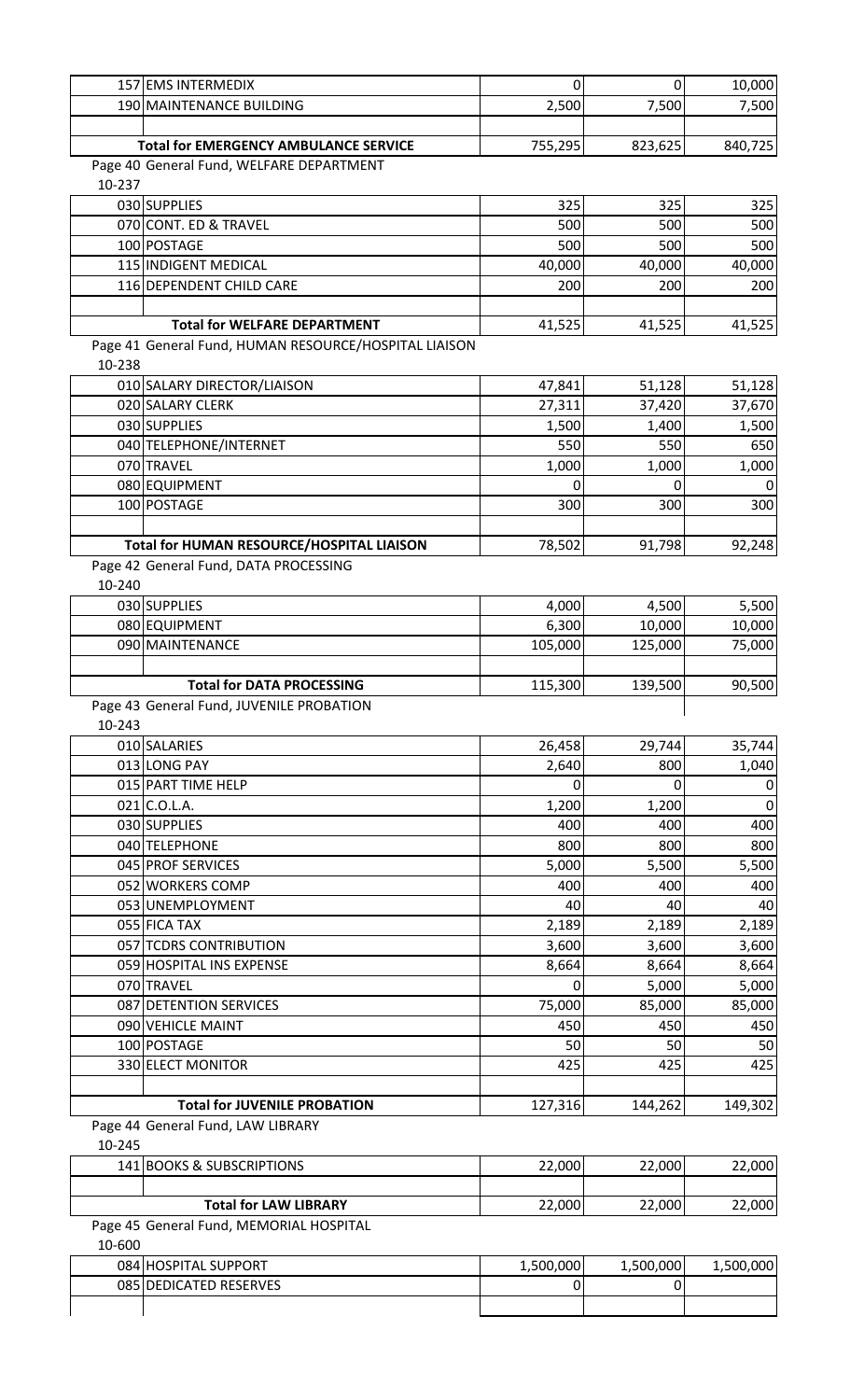| <b>Total for LAW LIBRARY</b>                  | 1,500,000 | 1,500,000   | 1,500,000 |
|-----------------------------------------------|-----------|-------------|-----------|
| Page 46 General Fund, ADMINISTRATION          |           |             |           |
| 10-300                                        |           |             |           |
| 001 SALARY COMMISS PCT. 1                     | 50,906    | 54,193      | 54,193    |
| 002 SALARY COMMISS PCT. 2                     | 50,906    | 54,193      | 54,193    |
| 003 SALARY COMMISS PCT. 3                     | 50,906    | 54,193      | 54,193    |
| 004 SALARY COMMISS PCT. 4                     | 50,906    | 54,193      | 54,193    |
| 070 PCT 1 CONT ED & TRAVEL                    | 2,500     | 2,500       | 2,500     |
| 072 PCT 2 CONT ED & TRAVEL                    | 2,500     | 2,500       | 2,500     |
| 073 PCT 3 CONT ED & TRAVEL                    | 2,500     | 2,500       | 2,500     |
| 074 PCT 4 CONT ED & TRAVEL                    | 2,500     | 2,500       | 2,500     |
| 156 PCT 1 FUEL ALLOWANCE                      | 3,600     | 3,600       | 3,600     |
| 256 PCT 2 FUEL ALLOWANCE                      | 3,600     | 3,600       | 3,600     |
| 356 PCT 3 FUEL ALLOWANCE                      | 3,600     | 3,600       | 3,600     |
| 456 PCT 4 FUEL ALLOWANCE                      | 3,600     | 3,600       | 3,600     |
|                                               |           |             |           |
| <b>Total for ADMINISTRATION</b>               | 228,024   | 241,172     | 241,172   |
| Page 47 General Fund, COUNTY BARN: KERMIT     |           |             |           |
| 10-305                                        |           |             |           |
| 010 SALARIES SUPVSR, GENERAL LABOR            | 64,772    | 71,346      | 71,346    |
| 040 TELEPHONE                                 | 1,525     | 1,525       | 1,525     |
| 050 UTILITIES                                 | 18,000    | 18,000      | 18,000    |
| 080 EQUIPMENT                                 | 0         | 0           |           |
| 090 MAINTENANCE                               | 68,037    | 68,037      | 68,037    |
| 197 TIRES & TUBES                             | 4,000     | 4,000       | 4,000     |
|                                               |           |             |           |
| <b>Total for COUNTY BARN: KERMIT</b>          | 156,334   | 162,908     | 162,908   |
| Page 48 General Fund, AREA 1 ROAD MAINTENANCE |           |             |           |
| 10-311                                        |           |             |           |
| 010 FOREMAN/EQUIP OPERATOR                    | 35,797    | 39,084      | 39,084    |
| 011 EQUIP OPTR/TRUCK DRVR                     | 29,724    | 33,011      | 33,011    |
| 020 GENERAL LABOR                             | 38,430    | 38,448      | 38,448    |
| 080 EQUIPMENT                                 | 0         | U           |           |
| 090 MAINTENANCE                               | 32,000    | 32,000      | 32,000    |
| 197 TIRES & TUBES                             | 6,500     | 12,000      | 12,000    |
|                                               |           |             |           |
| <b>Total for AREA 1 ROAD MAINTENANCE</b>      | 142,451   | 154,543     | 154,543   |
| Page 49 General Fund, AREA 2 ROAD MAINTENANCE |           |             |           |
| 10-312                                        |           |             |           |
| 010 FOREMAN/EQUIP OPERATOR                    | 35,797    | 39,084      | 39,084    |
| 011 EQUIP OPTR/TRUCK DRVR                     | 63,048    | 69,622      | 69,622    |
| 040 TELEPHONE                                 | 2,500     | 2,500       | 2,500     |
| 050 UTILITIES                                 | 11,000    | 11,000      | 11,000    |
| 080 EQUIPMENT                                 | 2,300     | 2,300       | 2,300     |
| 090 MAINTENANCE                               | 40,000    | 40,000      | 40,000    |
| 156 FUEL, OIL                                 | 0         |             |           |
| 197 TIRES & TUBES                             | 4,000     | 5,500       | 5,500     |
|                                               |           |             |           |
| <b>Total for AREA 2 ROAD MAINTENANCE</b>      |           | 170,006     | 170,006   |
| Page 50 General Fund, LATERAL ROAD FUND       | 158,645   |             |           |
|                                               |           |             |           |
| 10-316                                        |           |             |           |
| 020 SALARY PAVING RELEIF                      | 0         | $\mathbf 0$ |           |
| 076 CONSTRUCTION MATERIALS                    | 210,000   | 310,000     | 310,000   |
| 077 CONTRACTED SERVICES                       | 0         | 0           |           |
| 156 FUEL, OIL                                 | 185,000   | 200,000     | 202,400   |
|                                               |           |             |           |
| <b>Total for LATERAL ROAD FUND</b>            | 395,000   | 510,000     | 512,400   |
| Page 51 General Fund, COUNTY ATTORNEY         |           |             |           |
| 10-401                                        |           |             |           |
| 010 SALARY COUNTY ATTY                        | 50,906    | 54,193      | 54,193    |
| 011 STATE CO ATTY SUPP                        | 31,250    | 31,250      | 35,000    |
| 020 SALARY SECRETARY                          | 34,383    | 37,670      | 37,670    |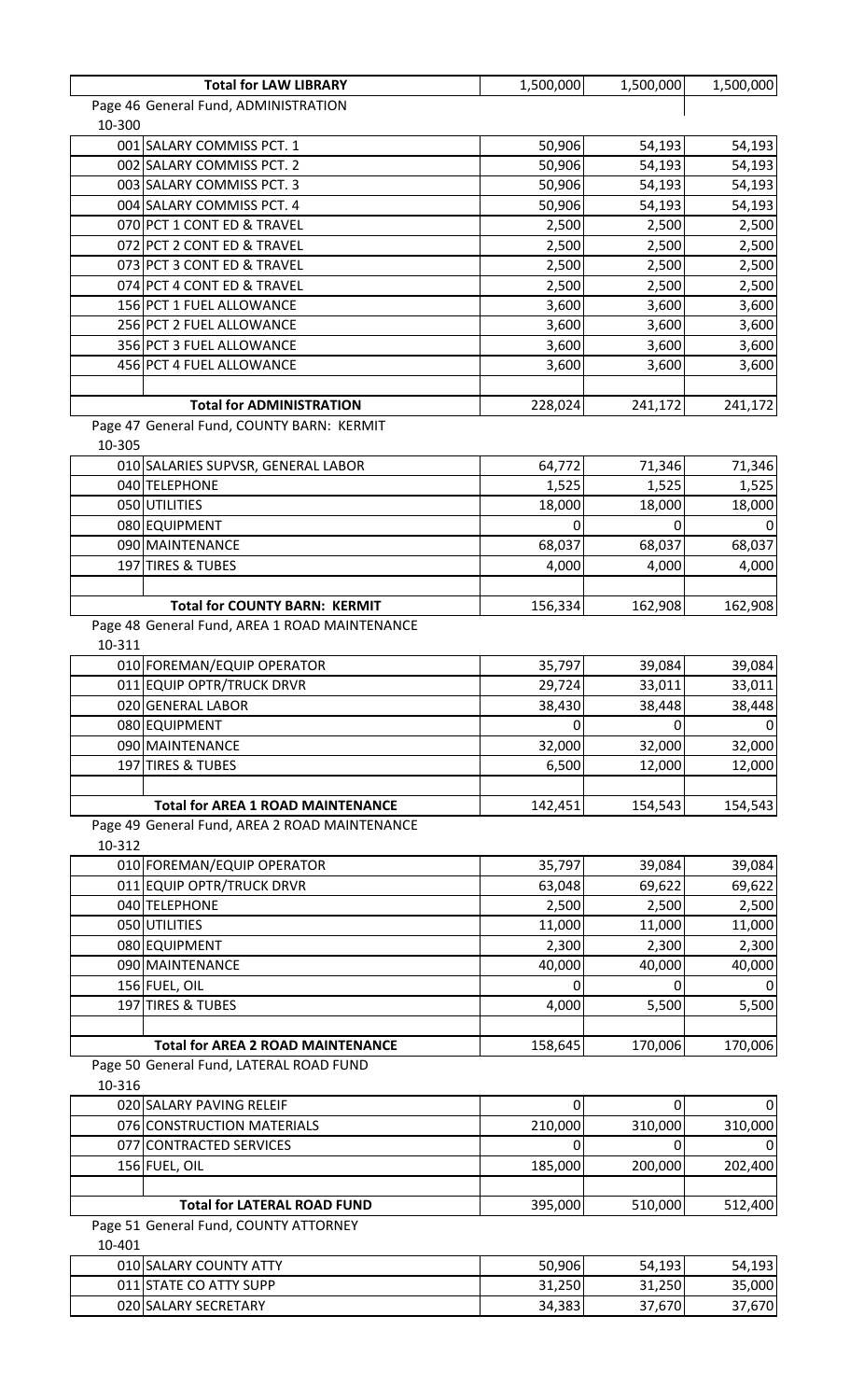|        | 021 RECEPTIONIST/HOT CHECKCLERK                   | 20,800         | 24,087            | 24,087         |
|--------|---------------------------------------------------|----------------|-------------------|----------------|
|        | 030 SUPPLIES                                      | 2,500          | 3,000             | 3,000          |
|        | 040 TELEPHONE/INTERNET                            | 1,500          | 1,750             | 1,750          |
|        | 070 CONT ED & TRAVEL                              | 4,000          | 5,000             | 5,000          |
|        | 080 EQUIPMENT                                     | 5,000          | 5,000             | 5,000          |
|        | 100 POSTAGE                                       | 750            | 750               | 750            |
|        |                                                   |                |                   |                |
|        | <b>Total for COUNTY ATTORNEY</b>                  | 151,089        | 162,700           | 166,450        |
|        | Page 52 General Fund, COUNTY CLERK                |                |                   |                |
| 10-402 |                                                   |                |                   |                |
|        | 010 SALARY COUNTY CLERK                           | 50,906         | 54,193            | 54,193         |
|        | 020 SALARIES DEPUTY CLERKS                        | 62,755         | 69,329            | 69,329         |
|        | 030 SUPPLIES                                      | 5,000          |                   |                |
|        |                                                   |                | 5,000             | 5,000          |
|        | 040 TELEPHONE/INTERNET                            | 1,500          | 1,500             | 1,500          |
|        | 070 CONT ED & TRAVEL                              | 2,000          | 2,000             | 2,000          |
|        | 080 EQUIPMENT                                     | 0              | 0                 | $\mathbf 0$    |
|        | 100 POSTAGE                                       | 1,500          | 1,500             | 1,500          |
|        | 145 MICROFILM SERVICE                             | 60,000         | 60,000            | 60,000         |
|        | 186 ELECTION EXPENSE                              | 18,000         | 20,000            | 18,000         |
|        | 187 EAGLE SUBSCRIPTION COST                       | 0              | 5,000             | 5,000          |
|        |                                                   |                |                   |                |
|        | <b>Total for COUNTY CLERK</b>                     | 201,661        | 218,522           | 216,522        |
|        | Page 53 General Fund, COUNTY JUDGE                |                |                   |                |
| 10-403 |                                                   |                |                   |                |
|        | 010 SALARY COUNTY JUDGE                           | 51,848         | 55,135            | 55,135         |
|        | 020 STATE JUDICIAL SUPP                           | 15,000         | 15,000            | 15,000         |
|        | 030 SALARY ADMN ASSISTANT                         | 35,007         | 38,294            | 38,294         |
|        | 040 SALARY VACATION CLERK                         | 600            | 600               | 800            |
|        | 070 SUPPLIES                                      | 1,200          | 1,400             | 1,400          |
|        | 080 TELEPHONE/INTERNET                            | 2,265          | 2,265             | 2,265          |
|        | 100 CONT ED & TRAVEL                              | 4,000          | 4,000             | 4,000          |
|        |                                                   |                |                   |                |
|        | 145 EQUIPMENT                                     |                | $\pmb{0}$         | $\pmb{0}$      |
|        | 186 POSTAGE                                       | 600            | 600               | 600            |
|        | 187 FUEL ALLOWANCE                                | 0              | 0                 |                |
|        |                                                   |                |                   | $\mathbf 0$    |
|        | <b>Total for COUNTY JUDGE</b>                     | 110,520        | 117,294           |                |
|        | Page 54 General Fund, COUNTY SHERIFF              |                |                   |                |
| 10-404 |                                                   |                |                   |                |
|        | 010 SALARY SHERIFF                                |                |                   | 117,494        |
|        | 011 SALARIES FIELD DEPUTIES                       | 51,848         | 55,135<br>166,696 | 55,135         |
|        |                                                   | 153,589        |                   | 207,715        |
|        | 012 HOLIDAY PAY EXPENSE                           | 9,400          | 9,400             | 9,400          |
|        | 013 LONGEVITY PAY                                 | 45,000         | 45,000            | 42,000         |
|        | 014 OVERTIME PAY                                  | 13,000         | 15,000            | 17,000         |
|        | 015 SALARY JAIL NURSE                             | 8,907          | 8,907             | 8,907          |
|        | 016 CHIEF DEPUTY                                  | 41,517         | 45,158            | 45,158         |
|        | 017 CHIEF INVESTIGATOR                            | 41,247         | 44,887            | 44,887         |
|        | $018$ C.O.L.A.                                    | 33,600         | 33,600            | $\overline{0}$ |
|        | 019 K9 OFFICER                                    | 0              | 5,000             | 10,000         |
|        | 020 SALARY OFF DEPUTY/JAILER                      | 0              | 0                 | 0              |
|        | 021 SALARY SUPP JAIL FOOD ADMIN                   | 24,000         | 24,000            | 24,000         |
|        | 022 SALARY JAIL COOKS                             | 76,478         | 91,402            | 91,800         |
|        | 023 SALARY JAILERS                                | 563,586        | 615,472           | 618,779        |
|        | 024 SALARY DEPUTY/JAILER                          | 39,042         | 42,329            | 0              |
|        | 025 SALARIES MED GUARDS                           | 0              | 0                 | $\mathbf 0$    |
|        | 026 PRISONER MEDICAL                              | 15,000         | 15,000            | 15,000         |
|        | 030 SUPPLIES                                      | 3,500          | 5,000             | 7,000          |
|        | 031 JAIL SUPPLIES                                 | 6,500          | 10,000            | 9,000          |
|        | 040 TELEPHONE/INTERNET                            | 8,000          | 8,000             | 7,000          |
|        | 042 PRISONER BOARD EXP                            | 152,500        | 175,000           | 155,000        |
|        | 050 UTIITES                                       | 75,000         | 65,000            | 55,000         |
|        | 051 INVESTIGATION EXPENSE<br>056 GASOLINE EXPENSE | 1,500<br>5,000 | 1,500<br>7,000    | 1,500<br>5,000 |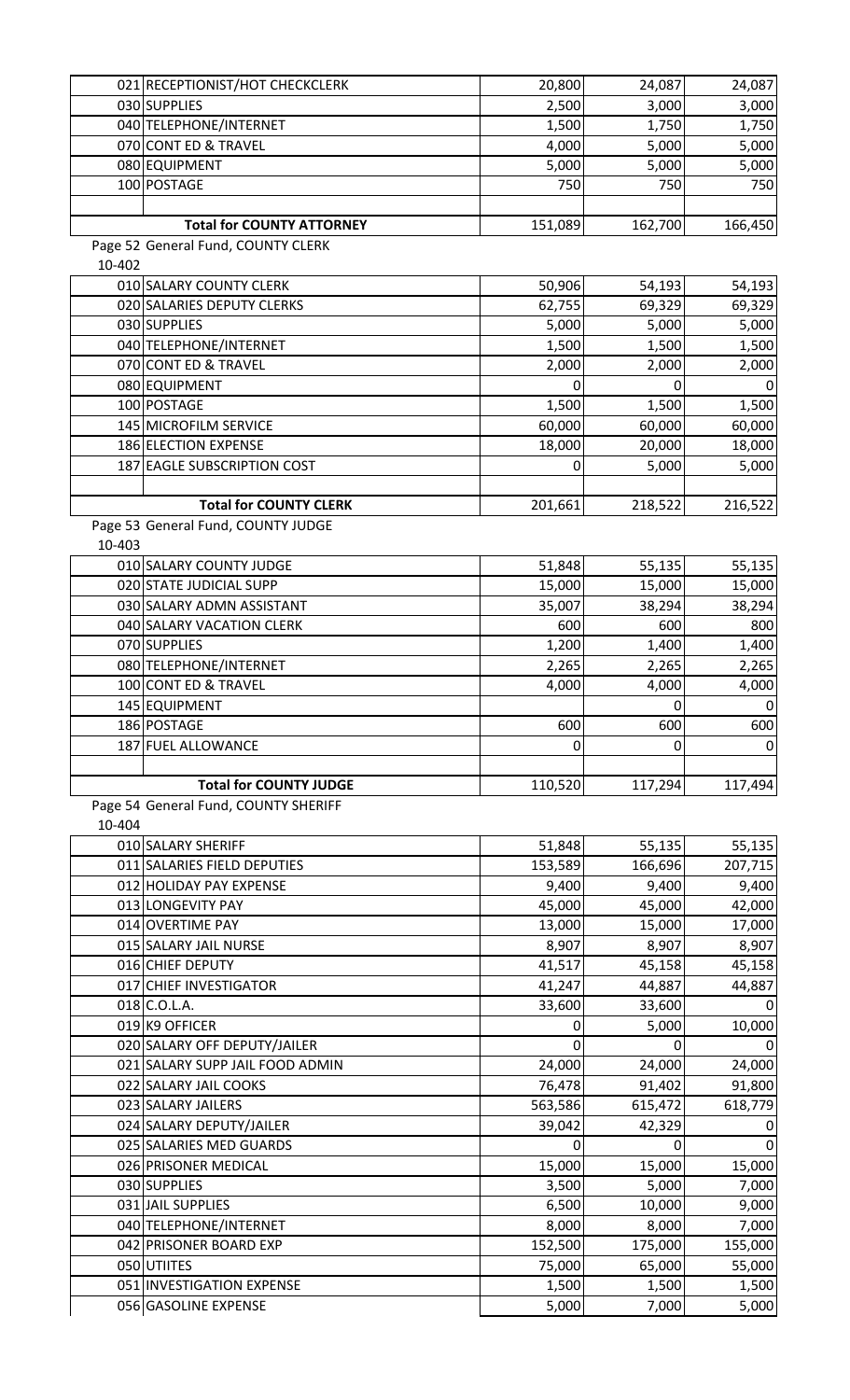|        | 060 MILAGE REIMB SHERIFF                     | 3,600     | 3,600     | $\overline{0}$  |
|--------|----------------------------------------------|-----------|-----------|-----------------|
|        | 062 UNIFORM EXPENSE                          | 22,000    | 8,000     | 5,000           |
|        | 067 COMMUNICATION EXPENSE                    | 3,500     | 3,000     | 2,500           |
|        | 070 CONT ED & TRAVEL: SHERIFF                | 750       | 1,000     | 1,000           |
|        | 071 TRAVEL: DEPUTIES                         | 20,000    | 8,000     | 5,000           |
|        | 072 OFFICER TRAINING                         | 4,000     | 8,000     | 11,000          |
|        | 080 EQUIPMENT                                | 8,500     | 10,500    | 10,000          |
|        | 081 EQUIPMENT AUTOMOBILE                     | 52,000    | 56,000    | 56,000          |
|        | 090 JAIL MAINTENANCE                         | 41,500    | 50,000    | 50,000          |
|        | 100 POSTAGE                                  | 900       | 900       | 900             |
|        | 149 LAW ENFORCEMENT LIAB INS                 | 20,000    | 20,000    | 20,000          |
|        | 156 FUEL TRANSPORT BUS                       | 1,000     | 0         |                 |
|        | 190 RADIO MAINTENANCE                        | 2,500     | 0         | $\Omega$        |
|        | 191 VEHICLE INSURANCE                        | 6,000     | 6,000     | 6,000           |
|        | 192 VEHICLE MAINTENANCE                      | 8,000     | 10,000    | 10,000          |
|        | 193 VEHICLE TIRES AND TUBES                  | 3,000     | 3,000     | 3,500           |
|        | 194 DRUG DOG EXPENSE                         | 0         | 500       | 1,000           |
|        |                                              |           |           |                 |
|        | <b>Total for COUNTY SHERIFF</b>              |           |           |                 |
|        |                                              | 1,565,464 | 1,676,986 | 1,611,181       |
|        | Page 55 General Fund, TAX ASSESSOR/COLLECTOR |           |           |                 |
| 10-405 |                                              |           |           |                 |
|        | 010 SALARY ASSESSOR/COLLECTOR                | 50,906    | 54,193    | 54,193          |
|        | 020 SALARY DEPUTIES                          | 117,251   | 130,836   | 130,836         |
|        | 030 SUPPLIES                                 | 5,300     | 5,300     | 5,300           |
|        | 040 TELEPHONE/ INTERNET                      | 2,900     | 4,000     | 4,000           |
|        | 070 CONT ED & TRAVEL                         | 2,800     | 2,800     | 2,800           |
|        | 071 CHAPTER 19 EXPENDITURES                  | 1,400     | 1,400     | 1,500           |
|        | 080 EQUIPMENT                                | 0         | 0         | $\Omega$        |
|        | 100 POSTAGE                                  | 8,500     | 8,500     | 8,500           |
|        | 108 TAX ROLL PREP/ DATA PROCESSING           | 4,200     | 5,200     | 5,200           |
|        | 109 PUBLICATION EXPENSE                      | 1,000     | 1,000     | 1,000           |
|        | 112 DELINQUINCY COLLECTOR                    | 17,000    | 17,000    | 17,000          |
|        | 134 BOND PREMIUMS                            | 300       | 300       | 300             |
|        |                                              |           |           |                 |
|        | <b>Total for TAX ASSESSOR/COLLECTOR</b>      | 211,557   | 230,529   | 230,629         |
|        | Page 56 General Fund, APPRAISAL DISTRICT     |           |           |                 |
| 10-406 |                                              |           |           |                 |
|        | 210 CO PRO RATA SHARE                        | 100,157   | 100,157   | 113,347         |
|        | <b>Total for APPRAISAL DISTRICT</b>          | 100,157   | 100,157   | 113,347         |
|        | Page 57 General Fund, COUNTY TREASURER       |           |           |                 |
| 10-408 |                                              |           |           |                 |
|        | 010 SALARY TREASURER                         | 19,080    | 54,193    | 54,193          |
|        | 020 SALARY DEPUTY                            | 636       | 636       | 636             |
|        | 030 SUPPLIES                                 | 1,000     | 2,575     | 2,575           |
|        | 040 TELEPHONE/INTERNET                       | 700       | 700       | 700             |
|        | 070 CONT ED & TRAVEL                         | 2,000     | 2,300     | 2,300           |
|        | 080 EQUIPMENT                                | 0         | 0         | 0               |
|        | 100 POSTAGE                                  | 150       | 2,000     | 2,000           |
|        |                                              |           |           |                 |
|        | <b>Total for COUNTY TREASURER</b>            | 23,566    | 62,404    | 62,404          |
|        | Page 58 General Fund, DISTRICT CLERK         |           |           |                 |
| 10-409 |                                              |           |           |                 |
|        | 010 SALARY DISTRICT CLERK                    | 50,906    | 54,193    | 54,193          |
|        | 020 SALARY DEPUTY CLERK                      | 62,755    | 69,329    |                 |
|        | 030 SUPPLIES                                 | 2,700     | 2,700     | 69,329<br>2,700 |
|        |                                              |           |           |                 |
|        | 040 TELEPHONE/INTERNET                       | 1,800     | 1,800     | 1,800           |
|        | 070 CONT ED & TRAVEL                         | 2,000     | 2,000     | 2,000           |
|        | 080 EQUIPMENT                                | 0         | 1,500     | <sup>0</sup>    |
|        | 100 POSTAGE                                  | 1,900     | 1,900     | 1,900           |
|        | 145 MICROFILM SERVICE                        | 0         | 0         | 0               |
|        |                                              |           |           |                 |
|        | <b>Total for DISTRICT CLERK</b>              | 122,061   | 133,422   | 131,922         |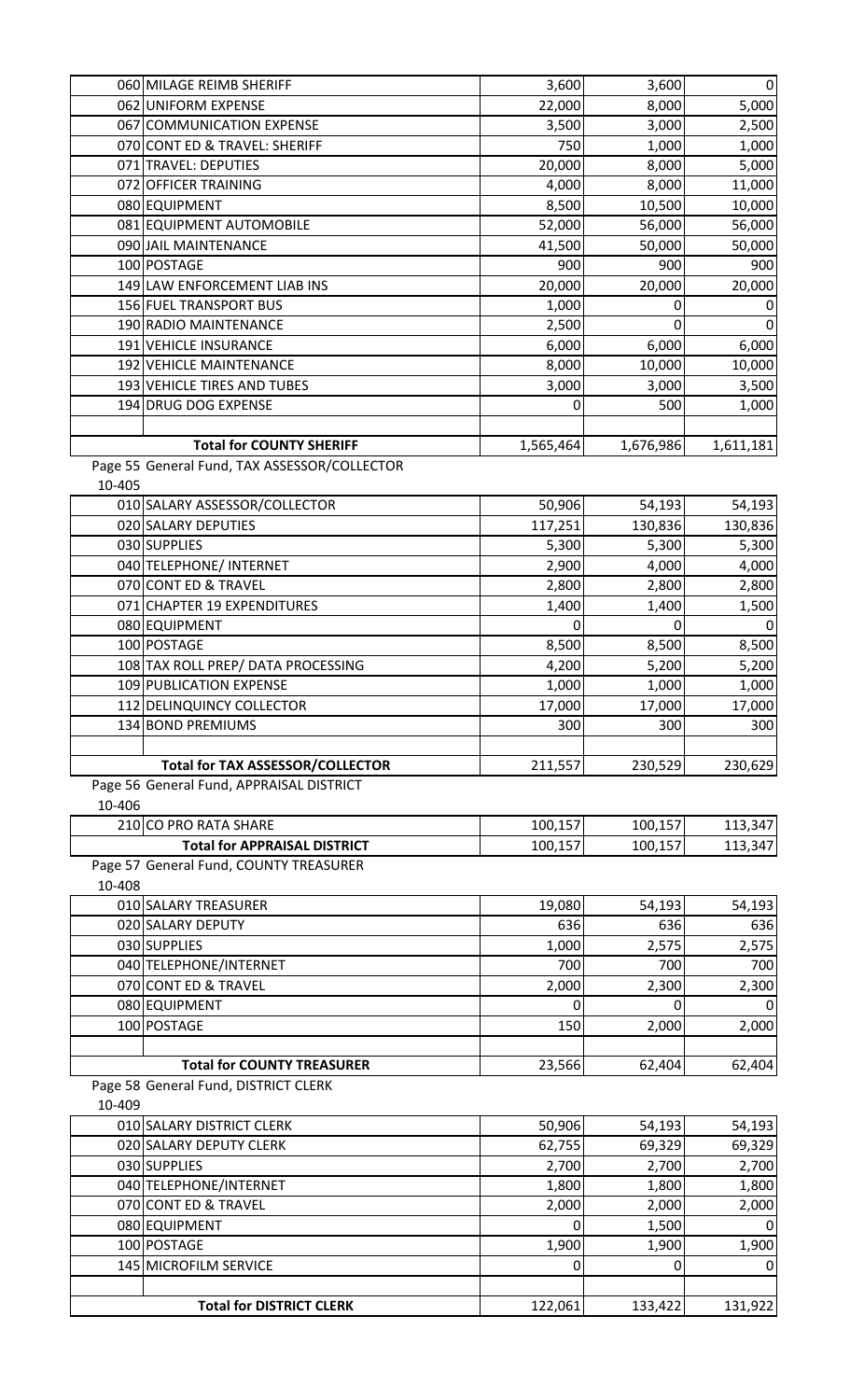Page 59 General Fund, JUSTICE OF THE PEACE PCT #1

10-410

|        | 010 SALARY JP 1                                     | 30,613                 | 33,900                 | 33,900                 |
|--------|-----------------------------------------------------|------------------------|------------------------|------------------------|
|        | 020 SALARY RECEPTIONIST                             | 0                      | 14,300                 | 14,300                 |
|        | 030 SUPPLIES                                        | 1,000                  | 1,000                  | 2,500                  |
|        | 040 TELEPHONE/INTERNET                              | 1,200                  | 1,200                  | 1,200                  |
|        | 060 MILAGE EXPENSE                                  | 400                    | 400                    | 400                    |
|        | 070 CONT ED & TRAVEL                                | 1,500                  | 1,500                  | 1,500                  |
|        | 080 EQUIPMENT                                       | 0                      | 0                      |                        |
|        | Total for JUSTICE OF THE PEACE PCT #1               |                        |                        |                        |
|        | Page 60 General Fund, JUSTICE OF THE PEACE PCT #2   | 34,713                 | 52,300                 | 53,800                 |
| 10-411 |                                                     |                        |                        |                        |
|        | 010 SALARY JP 2                                     | 30,613                 | 33,900                 | 33,900                 |
|        | 030 SUPPLIES                                        | 900                    | 900                    | 900                    |
|        | 040 TELEPHONE/INTERNET                              | 1,200                  | 1,200                  | 1,200                  |
|        | 060 MILAGE EXPENSE                                  | 1,200                  | 1,200                  | 1,200                  |
|        | 070 CONT ED & TRAVEL                                | 1,200                  | 1,200                  | 1,200                  |
|        | 080 EQUIPMENT                                       | 0                      | 0                      | 0                      |
|        |                                                     |                        |                        |                        |
|        | Total for JUSTICE OF THE PEACE PCT #2               | 35,113                 | 38,400                 | 38,400                 |
|        | Page 61 General Fund, JUSTICE COURT                 |                        |                        |                        |
| 10-414 |                                                     |                        |                        |                        |
|        | 510 PROF SERV: ATTY, AUTOPSY                        | 15,000                 | 25,000                 | 25,000                 |
|        | <b>Total for JUSTICE COURT</b>                      | 15,000                 | 25,000                 | 25,000                 |
|        | Page 62 General Fund, CONSTABLES                    |                        |                        |                        |
| 10-415 |                                                     |                        |                        |                        |
|        | 011 SALARY PRECINCT #1                              | 9,838                  | 10,358                 | 10,358                 |
|        | 012 SALARY PRECINCT #2                              | 9,838                  | 10,358                 | 10,358                 |
|        | 030 DUES/SUPPLIES                                   | 200                    | 200                    | 200                    |
|        | 070 CONT ED & TRAVEL                                | 100                    | 0                      | $\mathbf 0$            |
|        |                                                     |                        |                        |                        |
|        |                                                     |                        |                        |                        |
|        | <b>Total for CONSTABLES</b>                         | 19,976                 | 20,916                 | 20,916                 |
|        | Page 63 General Fund, DISTRICT COURT JURY           |                        |                        |                        |
| 10-501 |                                                     |                        |                        |                        |
|        | 010 JURY COMMISSION                                 | 200                    | 200                    | 200                    |
|        | 011 GRAND JURORS                                    | 6,000                  | 6,000                  | 6,000                  |
|        | 202 PETIT JURORS                                    | 6,800                  | 6,800                  | 6,800                  |
|        | 023 JURY EXPENSE                                    | 1,500                  | 1,500                  | 1,500                  |
|        | <b>Total for DISTRICT COURT JURY</b>                | 14,500                 | 14,500                 | 14,500                 |
|        | Page 64 General Fund, COUNTY & JUSTICE COURT JURIES |                        |                        |                        |
| 10-502 |                                                     |                        |                        |                        |
|        | 010 PETIT JURORS CO COURT                           | 2,500                  | 2,500                  | 2,500                  |
|        | 011 PETIT JURORS JUSTICE CT                         | 1,500                  | 1,500                  | 1,500                  |
|        | 202 JURY EXPENSE                                    | 200                    | 200                    | 200                    |
|        |                                                     |                        |                        |                        |
|        | <b>Total for COUNTY &amp; JUSTICE COURT JURIES</b>  | 4,200                  | 4,200                  | 4,200                  |
|        |                                                     |                        |                        |                        |
|        | <b>TOTAL COUNTY BUDGET</b>                          | 12,686,133             | 13,852,045             | 14,513,674             |
|        | <b>HOSPITAL BUDGET</b>                              |                        |                        |                        |
|        | <b>HOSPITAL REVENUE</b>                             |                        |                        |                        |
|        | <b>RURAL HEALTH CLINIC</b>                          | 597,996                | 836,886                | 836,886                |
|        | <b>HOSPITAL REVENUE</b>                             | 6,164,653              | 5,925,764              | 6,493,767              |
|        | COUNTY SUPPORT (INCLUDED IN COUNTY BUDGET)          | 1,500,000              | 1,500,000              | 1,500,000              |
|        |                                                     |                        |                        |                        |
|        | <b>TOTAL HOSPITAL REVENUE</b>                       | 8,262,649              | 8,262,650              | 8,830,653              |
|        |                                                     |                        |                        |                        |
|        | Page 66 NURSING DEPARTMENT<br><b>EMERGENCY ROOM</b> | 1,118,582<br>1,144,416 | 1,117,980<br>1,147,441 | 1,189,287<br>1,588,728 |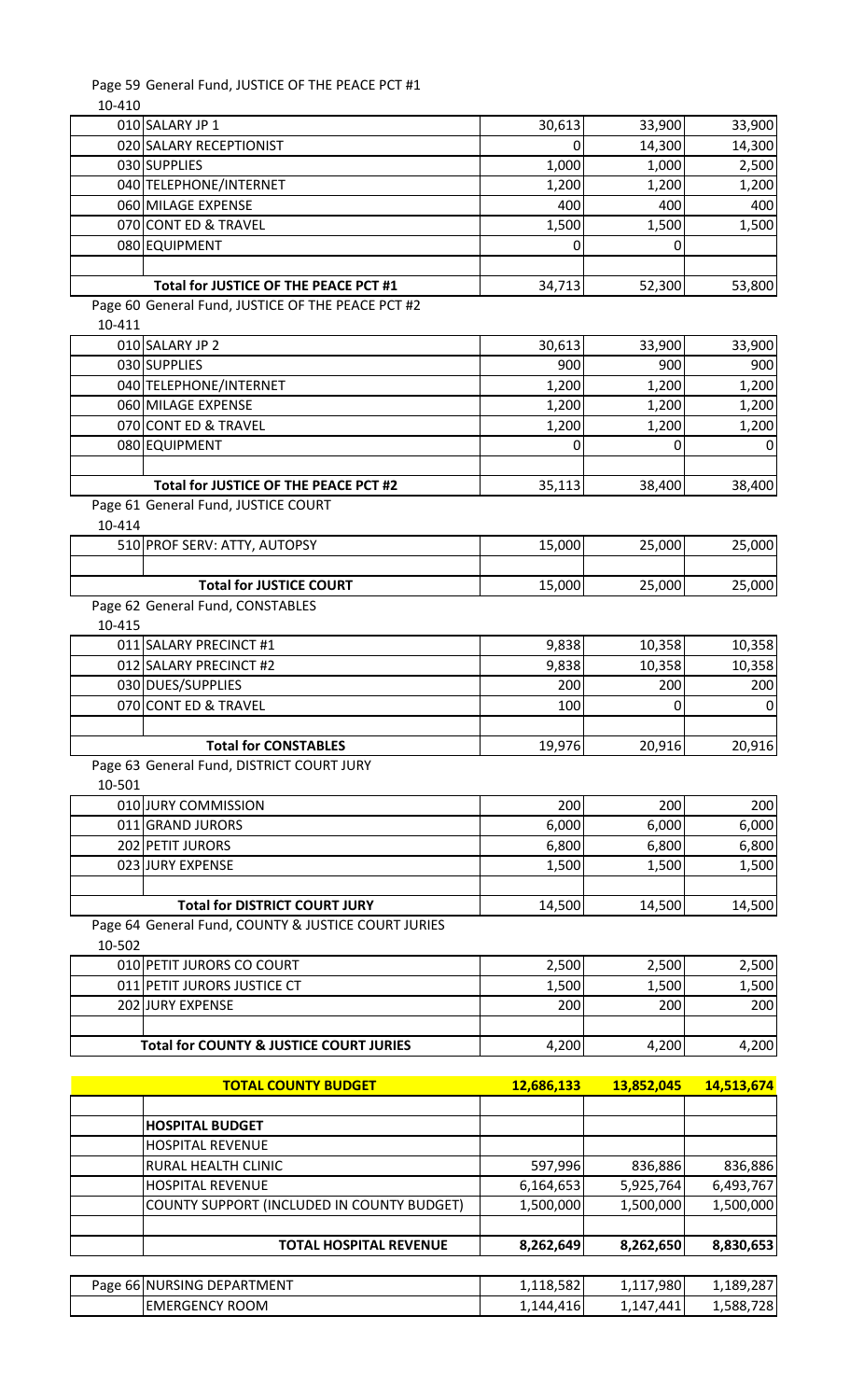| LAB                                                       | 626,448          | 604,320   | 776,762     |
|-----------------------------------------------------------|------------------|-----------|-------------|
| <b>RADIOLOGY</b>                                          | 349,250          | 350,295   | 390,730     |
| PHARMACY                                                  | 234,183          | 233,324   | 287,666     |
| PHYSICAL THERAPY                                          | 144,093          | 144,176   | 150,566     |
| ADMINISTRATIVE                                            | 819,020          | 819,163   | 837,538     |
| <b>BUSINESS OFFICE</b>                                    | 609,488          | 530,997   | 580,894     |
| <b>DIETARY</b>                                            | 318,692          | 319,455   | 336,610     |
| ENIVIROMENTAL SAFETY CONTROL                              | 183,058          | 183,673   | 204,930     |
| <b>MEDICAL RECORDS</b>                                    | 179,343          | 180,024   | 191,409     |
| <b>FACILITY</b>                                           | 305,160          | 344,035   | 261,544     |
| <b>MATERIAL MANAGEMENT</b>                                | 93,029           | 93,252    | 68,571      |
| <b>HUMAN RESOURCES</b>                                    | 49,192           | 49,400    | 50,233      |
| <b>QUALITY CONTROL</b>                                    | 109,367          | 109,839   | 113,513     |
| RURAL HEALTH CLINIC                                       | 1,368,444        | 1,371,996 | 1,307,100   |
| IT                                                        | 126,431          | 126,756   | 173,168     |
| <b>SWING BED</b>                                          | 0                | 0         | 6,000       |
| INSURANCE, DEPRECIATION & INTEREST                        | 354,552          | 406,173   | 315,404     |
| <b>RESPIRATORY THERAPY</b>                                | 129,901          | 130,351   | 0           |
|                                                           |                  |           |             |
| <b>TOTAL HOSPITAL BUDGET</b>                              | 8,262,649        | 8,262,650 | 8,830,653   |
|                                                           |                  |           |             |
| <b>12- LEOSE TRAINING FUND</b>                            |                  |           |             |
| 104-001 REVENUES - TRANSFERS IN                           |                  | 0         | $\mathbf 0$ |
| 104-470 LEOSE FUNDS: SHERIFF                              | 2,416            | 2,416     | $\pmb{0}$   |
| 104-471 LEOSE FUNDS: CONSTABLE #1                         | 663              | 663       | $\pmb{0}$   |
| 104-472 LEOSE FUNDS: CONSTABLE #2                         | 663              | 663       | $\pmb{0}$   |
|                                                           |                  |           |             |
| <b>Total for LEOSE TRAINING FUND</b>                      | 3,742            | 3,742     | $\pmb{0}$   |
| Page 88 LEOSE TRAINING FUND COUNTY SHERIFF                |                  |           |             |
| 12-404                                                    |                  |           |             |
| 072 SHERIFF'S OFFICER TRAINING                            | 5,991            | 5,991     | 5,991       |
| 073 CONSTABLE #1 TRAINING                                 | 3,892            | 3,892     | 3,892       |
| 074 CONSTABLE #2 TRAINING                                 | 2,995            | 3,892     | 3,892       |
| <b>Total for LEOSE TRAINING FUND</b>                      | 12,878           | 13,775    | 13,775      |
| Page 89 HOSPITAL INTEREST & SINKING FUND                  |                  |           |             |
| $14-$                                                     |                  |           |             |
| 104-201 REVENUES-CURRENT YR AD VALOREM TA                 | 816,890          | 794,337   | 818,557     |
| 104-202 REVENUES-DELINQUENT AD VALOREM TA                 | 20,000           | 20,000    | 20,000      |
| 104-203 REVENUES INTEREST REVENUE                         | 0                | 0         | 0           |
|                                                           |                  |           |             |
| <b>Total for HOSPITAL INTEREST &amp; SINKING FUND</b>     | 836,890          | 814,337   | 838,557     |
| Page 90 HOSPITAL INTEREST & SINKING FUND CAPITAL PROJECTS |                  |           |             |
| 14-246                                                    |                  |           |             |
| 045 BOND ISSUANCE COSTS                                   | 0                | 0         |             |
| 083 INTEREST                                              | 533,427          | 519,584   | 504,900     |
| 084 PRINCIPLE                                             | 325,000          | 340,000   | 355,000     |
| 152 BANK SERVICE CHARGES                                  | 375              | 375       | 375         |
|                                                           |                  |           |             |
| <b>Total for CAPITAL PROJECTS</b>                         | 858,802          | 859,959   | 860,275     |
| Page 91 SHERIFF FORFEITURE FUND                           |                  |           |             |
| $50-$                                                     |                  |           |             |
| 104-001 TRANSFERS IN                                      | $\boldsymbol{0}$ | $\pmb{0}$ | 0           |
| 104-100 FORFEITURES                                       | 0                | 0         | $\pmb{0}$   |
| 104-203 INTEREST EARNED                                   | 12               | 12        | 12          |
| 104-226 TRANSFER FROM RESERVES                            |                  | 0         | $\mathbf 0$ |
|                                                           |                  |           |             |
| <b>Total for SHERIFF FORFEITURE FUND</b>                  | 12               | 12        | 12          |
| Page 92 SHERIFF FORFEITURE FUND SHERIFF'S DEPT.           |                  |           |             |
| 50-444                                                    |                  |           |             |
| 030 SUPPLIES                                              | 500              | 500       | 500         |
| 031 DRUG DOG EXPENSE                                      | 0                | 500       | 500         |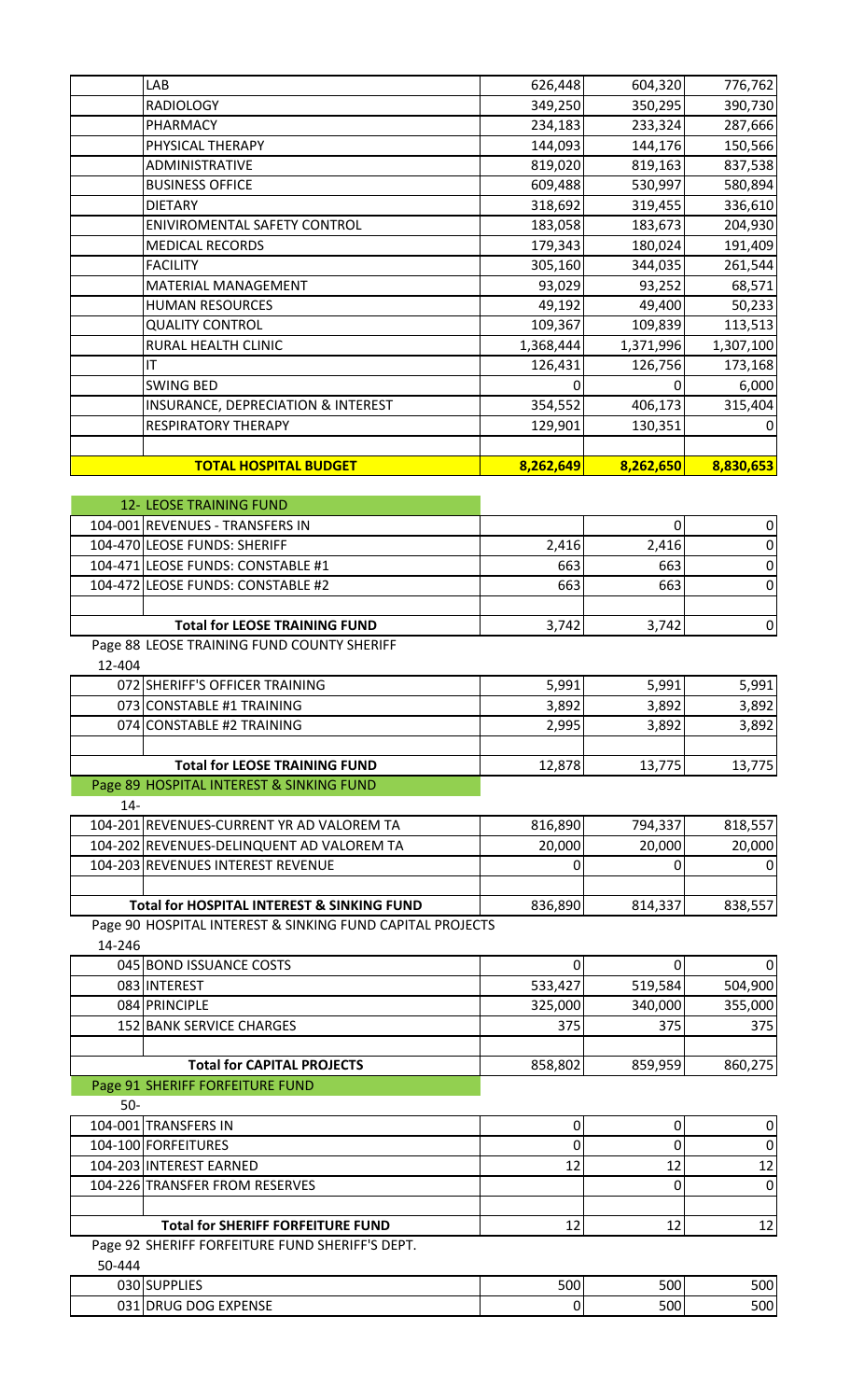|                | 080 EQUIPMENT                                                          | $\mathbf 0$ | 0              | $\overline{0}$           |
|----------------|------------------------------------------------------------------------|-------------|----------------|--------------------------|
|                |                                                                        |             |                |                          |
|                | <b>Total for SHERIFF'S DEPT.</b>                                       | 500         | 1,000          | 1,000                    |
|                | Page 93 DISTRICT ATTORNEY FORFEITURE FUND                              |             |                |                          |
| $51-$          | 104-001 TRANSFERS IN                                                   |             |                | $\overline{0}$           |
|                | 104-100 FORFEITURES                                                    | 0           | $\pmb{0}$<br>0 | $\overline{0}$           |
|                | 104-203 INTEREST EARNED                                                | 20          | 20             | 20                       |
|                |                                                                        |             |                |                          |
|                | <b>Total for DISTRICT ATTORNEY FORFEITURE FUND</b>                     | 20          | 20             | 20                       |
|                | Page 94 DISTRICT ATTORNEY FORFEITURE FUND DIST ATTY'S DEPT             |             |                |                          |
| 51-266         |                                                                        |             |                |                          |
|                | 104-001 SUPPLIES                                                       | 500         | 500            | 500                      |
| 104-100 TRAVEL |                                                                        | 0           | 500            | 500                      |
|                | 104-203 EQUIPMENT                                                      |             | 0              | $\mathbf 0$              |
|                | <b>Total for DISTRICT ATTORNEY'S DEPT.</b>                             | 500         | 1,000          | 1,000                    |
|                | Page 95 PROBATION EVALUATION FUND                                      |             |                |                          |
| $52-$          |                                                                        |             |                |                          |
|                | 104-001 TRANSFERS IN/RESERVES                                          |             | 0              | $\overline{0}$           |
|                | 104-209 FEES: DIST PROB EVELUATION                                     | 1,200       | 1,200          | 1,200                    |
|                | 104-210 FEES: COUNTY PROB EVALUATION                                   |             | 0              | $\boldsymbol{0}$         |
|                |                                                                        |             |                |                          |
|                | <b>Total for PROBATION EVALUATION FUND</b>                             | 1,200       | 1,200          | 1,200                    |
|                | Page 96 PROBATION EVALUATION FUND PROBATION DEPT                       |             |                |                          |
| 52-223         |                                                                        |             |                |                          |
|                | 010 SALARY<br>030 DIST SUPPLIES                                        | 3,000       | 3,000          | 3,000                    |
|                | 045 DIST EVALUATION SERV                                               | 0<br>1,400  | 0<br>1,400     | 1,400                    |
|                | 053 UNEMPLOYMENT EXPENSE                                               | 5           | 5              | 5                        |
|                | 055 FICA EXPENSE                                                       | 230         | 230            | 230                      |
|                | 057 TCDRS EXPENSE                                                      | 391         | 391            | 391                      |
|                | 080 DIST EQUIPMENT                                                     | 0           | 0              | $\mathbf 0$              |
|                | 130 CO SUPPLIES                                                        | 0           | 0              | $\mathbf 0$              |
|                | 145 CO EVALUATION SERV                                                 | 1,000       | 1,000          | 1,000                    |
|                | 180 EO EQUIPMENT                                                       | 0           | 0              | $\mathbf 0$              |
|                |                                                                        |             |                |                          |
|                | <b>Total for PROBATION DEPT</b><br>Page 97 JUVENILE PROBATION FEE FUND | 6,026       | 6,026          | 6,026                    |
| $53 -$         |                                                                        |             |                |                          |
|                | 104-001 TRANSFERS IN                                                   | $\mathbf 0$ | 0              | $\overline{0}$           |
|                | 104-226 TRANFER FROM RESERVE                                           | $\Omega$    | $\mathbf 0$    | $\overline{0}$           |
|                | 104-258 FEES: JUVENILE PROBATION                                       | 500         | 500            | 500                      |
|                |                                                                        |             |                |                          |
|                | <b>Total for JUVENILE PROBATION FEE FUND</b>                           | 500         | 500            | 500                      |
|                | Page 98 JUVENILE PROBATION FEE FUND PROBATION DEPT                     |             |                |                          |
| 53-223         |                                                                        |             |                |                          |
|                | 030 SUPPLIES                                                           | 1,000       | 1,000          | 1,000                    |
|                | 080 EQUIPMENT<br>090 MAINTENANCE                                       | 0<br>0      | 0              | $\mathbf 0$<br>$\pmb{0}$ |
|                |                                                                        |             | 0              |                          |
|                | <b>Total forATION FEE FUND PROBATION DEPT</b>                          | 1,000       | 1,000          | 1,000                    |
|                | Page 99 HOT CHECK FUND CO ATTORNEY                                     |             |                |                          |
| 54-            |                                                                        |             |                |                          |
|                | 104-001 TRANSFERS IN                                                   | 0           | 0              | $\pmb{0}$                |
|                | 104-226 TRANSFERS FROM RESERVES                                        | 0           | 0              | $\pmb{0}$                |
|                | 104-245 HOT CHECK FEES: CO ATTY                                        | 9,940       | 9,940          | 9,940                    |
|                |                                                                        |             |                |                          |
|                | <b>Total for HOT CHECK FUND CO ATTORNEY</b>                            | 9,940       | 9,940          | 9,940                    |
|                | Page 100 HOT CHECK FUND CO ATTORNEY                                    |             |                |                          |
| 54-401         |                                                                        |             |                |                          |
|                | 020 SALARY SECRETARY                                                   | 7,020       | 8,033          | 8,033                    |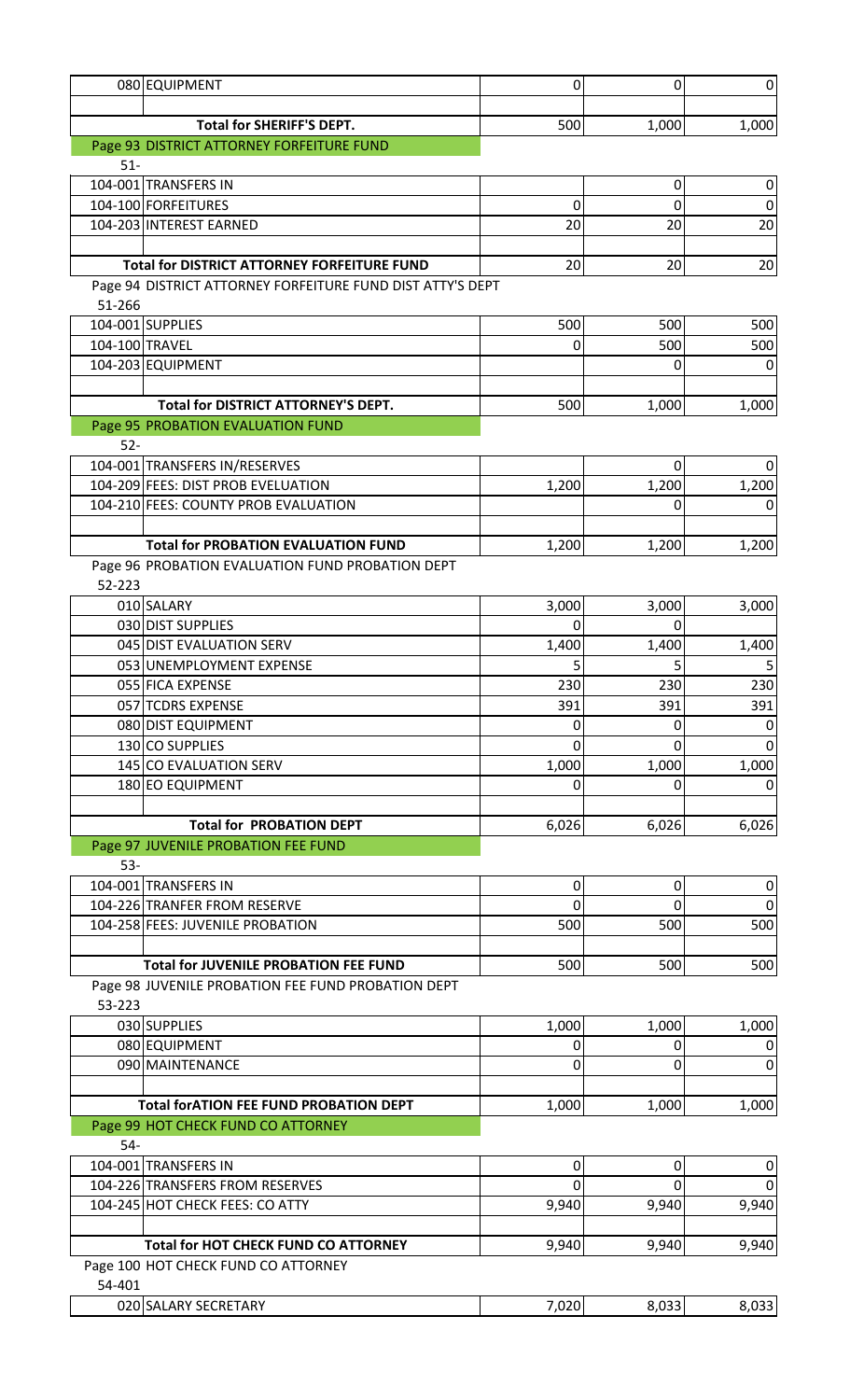|        | 021 ASSISTANT COUNTY ATTORNEY SUPPLEMENT                                                   | 0        | 0                | 0            |
|--------|--------------------------------------------------------------------------------------------|----------|------------------|--------------|
|        | 030 SUPPLIES                                                                               | 1,500    | 1,500            | 1,500        |
|        | 055 FICA TAX EXPENSE                                                                       | 540      | 692              | 692          |
|        | 057 TCDRS CONTRIBUTION                                                                     | 880      | 1,074            | 1,074        |
|        | 070 CONT ED & TRAVEL                                                                       | 0        |                  |              |
|        | 080 EQUIPMENT                                                                              | 0        | 0                | 0            |
|        |                                                                                            |          |                  |              |
|        | <b>Total for COUNTY ATTORNEY</b>                                                           | 9,940    | 11,299           | 11,299       |
| $55-$  | Page 101 HOT CHECK FUND DIST ATTORNEY                                                      |          |                  |              |
|        | 104-001 TRANSFERS IN                                                                       | 0        | 0                | 0            |
|        | 104-246 HOT CHECK FEES DIST ATTY                                                           | 0        | 0                | 0            |
|        |                                                                                            |          |                  |              |
|        | <b>Total for HOT CHECK FUND DIST ATTORNEY</b>                                              | 0        | $\mathbf 0$      | 0            |
|        | Page 102 HOT CHECK FUND DIST ATTORNEY PROFESSIONAL PROSECUTOR/DISTRICT ATTORNEY            |          |                  |              |
| 55-226 |                                                                                            |          |                  |              |
|        | 030 SUPPLIES                                                                               | 0        | 0                | 0            |
|        | 080 EQUIPMENT                                                                              | 0        | 0                | 0            |
|        |                                                                                            |          |                  |              |
|        | Total for PROFESSIONAL PROSECUTOR/DISTRIC ATTORNEY                                         | 0        | $\boldsymbol{0}$ | $\pmb{0}$    |
| $56-$  | Page 103 DIST ATTY CR5IM VICTIMS ASSISTANCE FUND                                           |          |                  |              |
|        | 104-001 TRANSFERS IN                                                                       | 0        | 0                | 0            |
|        | 104-226 TRANSFER FROM RESERVES                                                             | $\Omega$ | 0                | $\mathbf 0$  |
|        | 104-259 CRIME VICTIMS ASSISTANCE FEES                                                      | 10,000   | 0                | 0            |
|        |                                                                                            |          |                  |              |
|        | Total for DIST ATTY CRIME VICTIMS ASSISTANCE FUND                                          | 10,000   | $\Omega$         | $\mathbf 0$  |
|        | Page 104 DIST ATTY CRIME VICTIMS ASSISTANCE FUND PROFESSIONAL PROSECUTOR/DISTRICT ATTORNEY |          |                  |              |
| 56-226 |                                                                                            |          |                  |              |
|        | 030 SUPPLIES                                                                               | 0        | 0                | 0            |
|        | 040 TELEPHONE                                                                              | 0        | 0                | $\mathbf 0$  |
|        | 045 CRIME VICTIMS COORDINATOR                                                              | 0        | 0                | 0            |
|        | 046 ASST CV COORDINATOR                                                                    | 0        | 0                | 0            |
|        | 058 HEALTH INSURANCE EXPENSE                                                               | 0        | 0                | $\mathbf 0$  |
|        | 070 CONT ES & TRAVEL                                                                       | 0        | 0                | $\mathbf 0$  |
|        | 080 EQUIPMENT                                                                              | 0        | 0                | $\pmb{0}$    |
|        | 081 OFFICE RENT                                                                            | 0        | 0                | $\pmb{0}$    |
|        | 082 AUTO ALLOWANCE                                                                         | 0        | 0                | 0            |
|        |                                                                                            |          |                  |              |
|        | Total for PROFESSIONAL PROSECUTOR/DISTRICT ATTORNEY                                        | 0        | $\boldsymbol{0}$ | $\pmb{0}$    |
| $57 -$ | Page 105 WINKLER COUNTY CSCD                                                               |          |                  |              |
|        | 104-001 TRANSFERS IN                                                                       | 0        | 0                | 0            |
|        | 104-207 REVENUES- PROBATION FINES                                                          | 0        | $\Omega$         | <sup>0</sup> |
|        | 104-208 SUPERVISION FEES                                                                   | 99,547   | 107,284          | 110,000      |
|        | 104-209 PAYMENTS BY PROGRAM PARTICIPANTS                                                   | 0        | <sup>0</sup>     | 1,380        |
|        | 104-223 BASICSUPERVISION GRANT FUNDS                                                       | 39,384   | 34,798           | 40,623       |
|        | 104-257 COMMUNITY CORRECTIONS GRANT FUNDS                                                  | 12,326   | 3,326            | 16,062       |
|        | 104-258 RIDER 80 SALARIES                                                                  | 0        | U                |              |
|        | 104-265 REVENUES-CARRY OVER F/PREVIOUS FY                                                  | 25,664   | 25,664           | 23,000       |
|        | 104-403 INTEREST EARNED                                                                    | 0        | 0                |              |
|        |                                                                                            |          |                  |              |
|        | <b>Total for WINKLER COUNTY CSCD</b>                                                       | 176,921  | 171,072          | 191,065      |
|        | Page 106 WINKLER COUNTY CSCD BASIC SUPERVISION                                             |          |                  |              |
| 57-323 |                                                                                            |          |                  |              |
|        | 010 SALARY DIRECTOR                                                                        | 35,400   | 35,400           | 35,400       |
|        | 011 SALARY SUPRVSN OFFCR                                                                   | 37,054   | 37,054           | 39,166       |

|                            | -- ,   |        |        |
|----------------------------|--------|--------|--------|
| 011 SALARY SUPRVSN OFFCR   | 37,054 | 37.054 | 39,166 |
| 012 RIDER 80 INCREASE      | 2,112  | 2,112  |        |
| 020 SALARY ADMIN ASST      | 26,790 | 26,790 | 26,790 |
| 021 SALARY COMM SERV COORD | 6,968  | 6,968  | 6,968  |
| 022 ADM SUPPORT            | 16,000 | 16,000 | 16,000 |
| 023 RIDER 80 INCREASE      |        |        |        |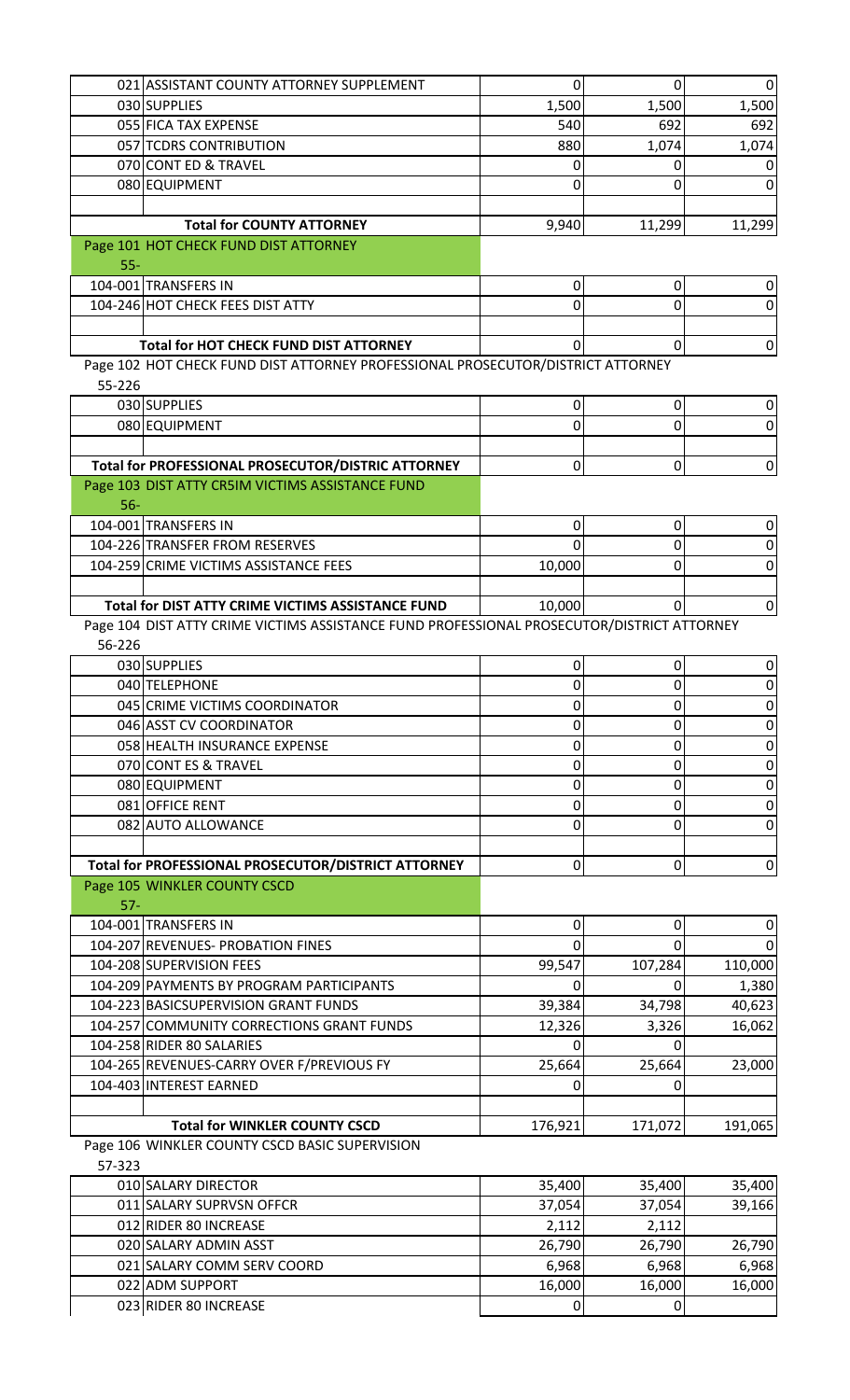|        | 024 MERIT PAY                                                      | 0             | 2,600       | 2,600          |
|--------|--------------------------------------------------------------------|---------------|-------------|----------------|
|        | 030 SUPPLIES                                                       | 2,550         | 3,600       | 5,000          |
|        | 040 TELEPHONE                                                      | 1,050         | 0           |                |
|        | 045 REGISTRATION FEES                                              | 800           | 800         | 800            |
|        | 046 COMPUTER SUPPLIES                                              | 1,000         | 1,000       | 2,334          |
|        | 047 OPERATING EXPENSES                                             | 533           | 533         |                |
|        | 052 WORKERS COMP                                                   | 78            | 0           | 0              |
|        | 053 UNEMPLOYMENT                                                   | 519           | 610         | 597            |
|        | 055 FICA TAX                                                       | 9,511         | 9,710       | 9,511          |
|        | 057 TCDRS CONTRIBUTION                                             | 16,187        | 16,526      | 16,187         |
|        | 070 TRAVEL, MILEAGE, VEHICLE MAINT                                 | 6,738         | 6,738       | 8,500          |
|        | 080 EQUIPMENT                                                      | 0             | 0           |                |
|        | 085 LAB CHARGE                                                     | 0             | 0           | 1,250          |
|        | 095 UA SUPPLIES                                                    |               |             | 1,400          |
|        |                                                                    |               |             |                |
|        | 150 AUDIT & FISCAL SERV. FEES                                      | 1,305         | 1,305       | 2,500          |
|        |                                                                    |               |             |                |
|        | <b>Total for BASIC SUPERVISION</b>                                 | 164,595       | 167,746     | 175,003        |
|        | Page 107 WINKLER COUNTY CSCD COMMUNITY CORRECTIONS                 |               |             |                |
| 57-333 |                                                                    |               |             |                |
|        | 030 SUPPLIES                                                       | 326           | 326         | 500            |
|        | 045 PROFESSIONAL COUNSELING                                        | 12,000        | 3,000       | 11,500         |
|        | 046 PROF FEES                                                      | 0             | 0           |                |
|        | 070 TRAVEL                                                         |               |             | 1,144          |
| 080    |                                                                    |               |             | 2,918          |
|        | <b>Total for COMMUNITY CORRECTIONS</b>                             | 12,326        | 3,326       | 16,062         |
|        | Page 108 RECORDS MNGT/PRSVTN FUND: CO CLK                          |               |             |                |
| $58 -$ |                                                                    |               |             |                |
|        | 104-001 REVENUES-TRANSFERS IN                                      | 0             | $\mathbf 0$ | $\overline{0}$ |
|        | 104-204 RECORDS MNGT/PRSVTN FEES CO CLK                            | 10,000        | 10,000      | 10,000         |
|        | 104-205 COURT RECORDS PRESERVATION FEE                             | 1,000         | 1,000       | 1,000          |
|        | 104-206 RECORDS MNGT/EAGLE SUBSCRIPTION                            | 1,000         | 1,000       | 1,000          |
|        |                                                                    |               |             |                |
|        | Total for RECORDS MNGT/PRSVTN FUND CO CLRK                         | 12,000        | 12,000      | 12,000         |
|        | Page 109 RECORDS MNGT/PRSVTN FUND: CO CLERK - COUNTY CLERK         |               |             |                |
| 58-440 |                                                                    |               |             |                |
|        | 030 SUPPLIES                                                       |               |             |                |
|        |                                                                    | 0<br>$\Omega$ | 0<br>0      | 0<br>$\Omega$  |
|        | 080 EQUIPMENT<br>145 CONTRACTED SERVICES                           |               |             |                |
|        |                                                                    | 15,000        | 15,000      | 15,000         |
|        | 146 EAGLE SUBSCRIPTION COST                                        | 6,000         | 6,000       | 6,000          |
|        |                                                                    |               |             |                |
|        | <b>Total for COUNTY CLERK</b>                                      | 21,000        | 21,000      | 21,000         |
|        | Page 110 COUNTY RECORDS MNGT/PRSVTN FUND                           |               |             |                |
| $59-$  |                                                                    |               |             |                |
|        | 104-204 COUNTY RECORDS MNGT FEES                                   | 3,000         | 3,000       | 3,000          |
|        | 104-205 CO CLERK RECORDS MNGT/PRSTVN FEES                          | 100           | 100         | 100            |
|        |                                                                    |               |             |                |
|        | Total for COUNTY RECORDS MNGT/PRSVTN FUND                          | 3,100         | 3,100       | 3,100          |
|        | Page 111 COUNTY RECORDS MNGT/PRSVTN FUND COUNTY RECORDS MANAGEMENT |               |             |                |
| 59-441 |                                                                    |               |             |                |
|        | 030 SUPPLIES/MAINTENANCE                                           | 0             | 0           | 0              |
|        | 080 EQUIPMENT                                                      | $\Omega$      | 0           | 0              |
|        | 145 CONTRACTED SERVICES                                            | 3,100         | 3,100       | 3,100          |
|        |                                                                    |               |             |                |
|        | <b>Total for COUNTY RECORDS MANAGEMENT</b>                         | 3,100         | 3,100       | 3,100          |
|        | Page 112 COURTHOUSE SECURITY FUND                                  |               |             |                |
| 60-    |                                                                    |               |             |                |
|        | 104-226 TRANSFER FROM RESERVES                                     | 0             | $\mathbf 0$ | 0              |
|        | 104-401 SECURITY FEES: CO CLERK                                    | 2,500         | 2,500       | 2,500          |
|        |                                                                    |               |             |                |
|        | 104-407 SECURITY FEES: DIST CLERK                                  | 1,100         | 1,100       | 1,100          |
|        | 104-410 SECURITY FEES: JP#1                                        | 1,500         | 1,500       | 1,500          |
|        | 104-411 SECURITY FEES: JP#2                                        | 820           | 820         | 820            |
|        |                                                                    |               |             |                |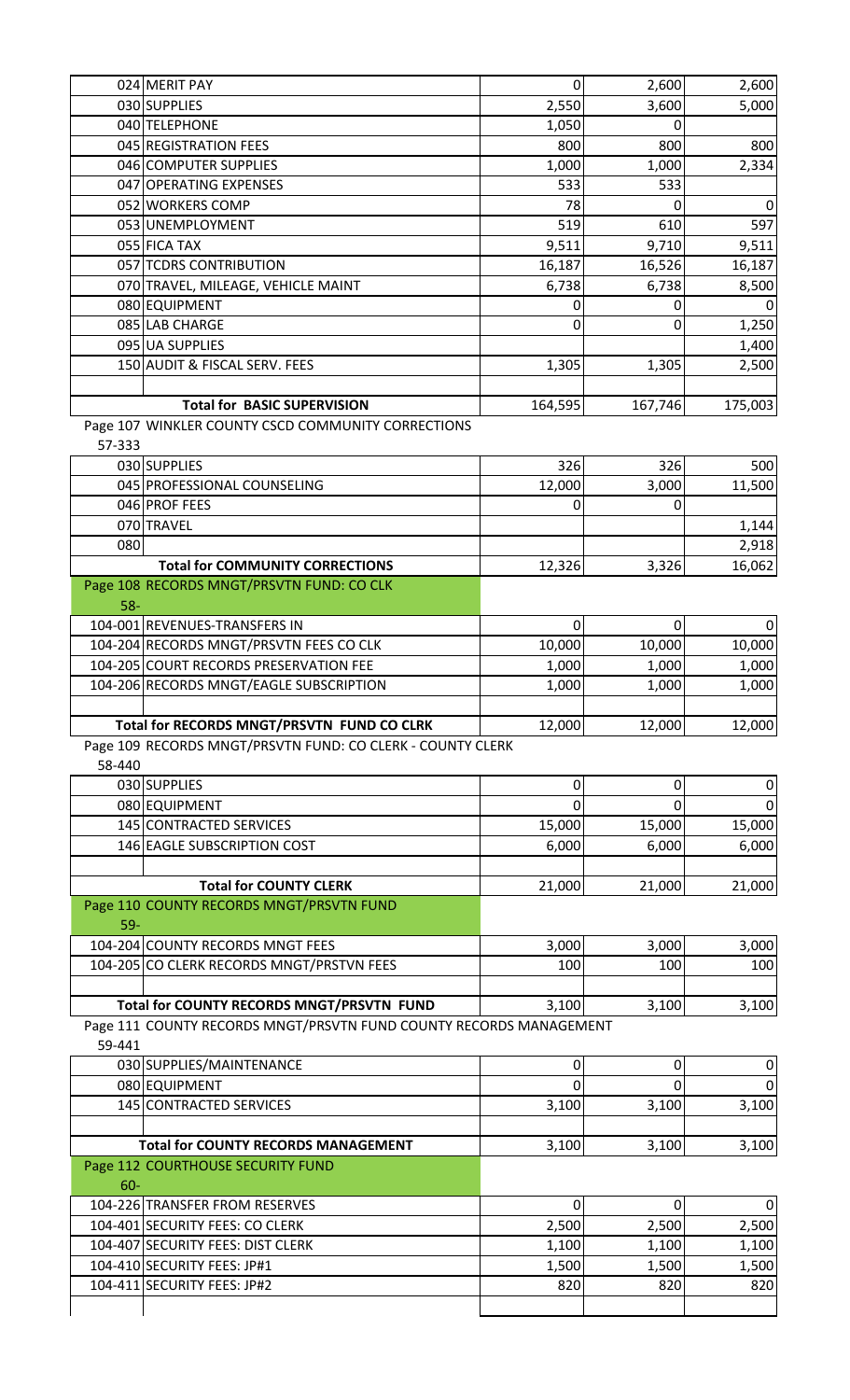|         | <b>Total for COURTHOUSE SECURITY FUND</b>                     | 5,920       | 5,920  | 5,920            |
|---------|---------------------------------------------------------------|-------------|--------|------------------|
|         | Page 113 COURTHOUSE SECURITY FUND COURTHOUSE SECURITY         |             |        |                  |
| 60-443  |                                                               |             |        |                  |
|         | 010 COURT BAILIFF                                             | 2,000       | 2,000  | 2,000            |
|         | 030 SECURITY EXPENSE                                          | 0           | 0      | $\mathbf 0$      |
|         | 055 FICA TAX                                                  | 220         | 220    | 220              |
|         | 057 TDCRS CONTRIBUTION                                        | 200         | 250    | 250              |
|         | 080 SECURITY EQUIPMENT                                        | 3,500       | 3,500  | 3,500            |
|         |                                                               |             |        |                  |
|         | <b>Total for COURTHOUSE SECURITY</b>                          | 5,920       | 5,970  | 5,970            |
|         | Page 114 PRETRIAL DIVERSION FUND                              |             |        |                  |
| $61-$   |                                                               |             |        |                  |
|         | 104-263 FEES: PRETRIAL DIVERSION                              | 6,626       | 0      | $\boldsymbol{0}$ |
|         | <b>Total for PRETRIAL DIVERSION FUND</b>                      |             |        |                  |
|         | Page 115 PRETRIAL DIVERSION FUND PROBATION DEPT               | 6,626       | 0      | $\overline{0}$   |
| 61-223  |                                                               |             |        |                  |
|         | 010 SALARY                                                    | $\mathbf 0$ | 0      | $\pmb{0}$        |
|         | 030 SUPPLIES                                                  | 0           | 0      | $\pmb{0}$        |
|         | 052 WORKERS COMP                                              | 0           | 0      | $\pmb{0}$        |
|         | 053 UNEMPLOYMENT                                              | 0           | 0      | $\pmb{0}$        |
|         | 055 FICA TAX                                                  | 0           | 0      | $\pmb{0}$        |
|         | 057 TDCRS CONTRIBUTION                                        | 0           |        | $\mathbf 0$      |
|         | 070 CONT ED & TRAVEL                                          | 0           | 0<br>0 | $\boldsymbol{0}$ |
|         |                                                               |             |        |                  |
|         | <b>Total for PROBATION DEPT</b>                               | 0           | 0      | $\pmb{0}$        |
|         | Page 116 JUSTICE COURT TECHNOLOGY FUND                        |             |        |                  |
| $62 -$  |                                                               |             |        |                  |
|         | 104-001 REVENUES TRANSFERS IN                                 | 0           | 0      | $\mathbf 0$      |
|         | 104-401 FEES: JP #1                                           | 2,100       | 2,100  | 2,100            |
|         | 104-402 FEES: JP #2                                           | 800         | 800    | 800              |
|         |                                                               |             |        |                  |
|         | <b>Total for JUSTICE COURT TECHNOLOGY FUND</b>                | 2,900       | 2,900  | 2,900            |
|         | Page 117 JUSTICE COURT TECHNOLOGY FUND                        |             |        |                  |
| 62-445  |                                                               |             |        |                  |
|         | 030 SUPLLIES: JP #1                                           | 500         | 500    | 500              |
|         | 031 SUPPLIES: JP #2                                           | 500         | 500    | 500              |
|         |                                                               |             |        |                  |
|         | Total for JUSTICE COURT TECHNOLOGY FUND FUND                  | 1,000       | 1,000  | 1,000            |
|         | Page 118 JUVENILE PROBATION TITLE IV-E FUND                   |             |        |                  |
| $63 -$  |                                                               |             |        |                  |
|         | 104-001 E FUND - RESERVES - TRANSFERS IN                      | $\mathbf 0$ | 0      | $\pmb{0}$        |
|         | 104-401 E FUND - REIMBURSEMENT                                | 0           | 0      | $\mathbf 0$      |
|         | 104-403 E FUND - INTEREST EARNED                              | 500         | 10     | 10               |
|         |                                                               |             |        |                  |
|         | Total for JUVENILE PROBATION TITLE IV-E FUND                  | 500         | 10     | 10               |
|         | Page 119 JUVENILE PROBATION TITLE IV-E FUND - TITLE IVE FUND  |             |        |                  |
| 63-446  |                                                               |             |        |                  |
|         | 030 SUPPLIES                                                  | 600         | 600    | 600              |
|         | 045 PROF. SERVICES                                            | 0           | 0      | $\pmb{0}$        |
|         | 080 EQUIPMENT                                                 | 0           | 0      | $\mathbf 0$      |
|         |                                                               |             |        |                  |
|         | Total for JUVENILE PROBATION TITLE IV-E FUND - TITLE IVE FUND | 600         | 600    | 600              |
|         | Page 120 CO CLERK RECORDS ARCHIVE FUND                        |             |        |                  |
| 64      |                                                               |             |        |                  |
|         | 104-204 RECORDS ARCHIVE FEE                                   | 10,000      | 10,000 | 10,000           |
|         |                                                               |             |        |                  |
|         | <b>Total for CO CLERK RECORDS ARCHIVE FUND</b>                | 10,000      | 10,000 | 10,000           |
|         | Page 121 CO CLERK RECORDS ARCHIVE FUND - COUNTY CLERK         |             |        |                  |
| 64-440- |                                                               |             |        |                  |
|         | 145 CONTRACTED SERVICES                                       | 10,000      | 10,000 | 10,000           |
|         |                                                               |             |        |                  |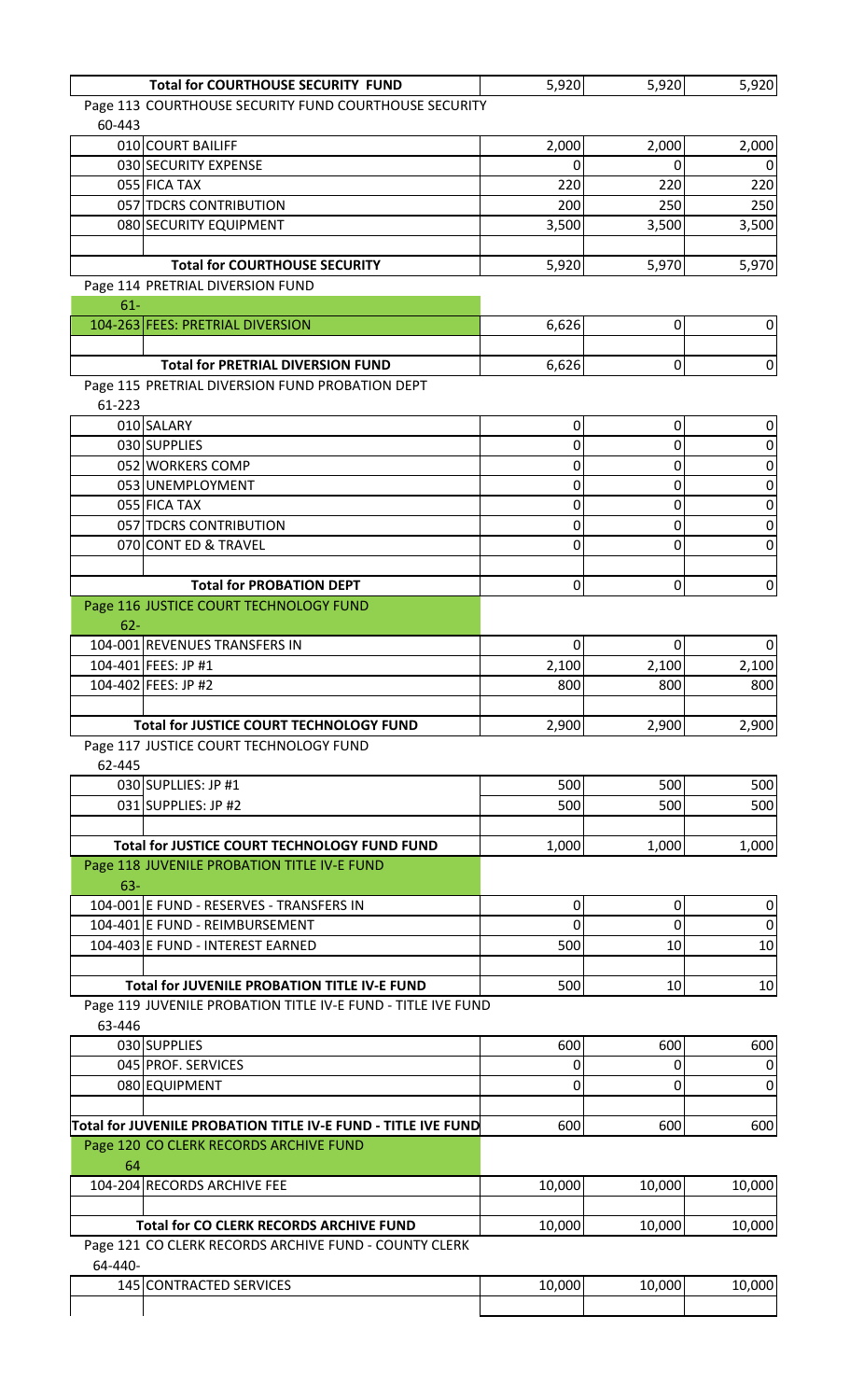|        | Total for CO CLERK RECORDS ARCHIVE FUND - COUNTY CLERK                      | 10,000   | 10,000   | 10,000                |
|--------|-----------------------------------------------------------------------------|----------|----------|-----------------------|
| 65     | Page 122 C CLERK VITAL STATISTICS PRESERVATION FUND                         |          |          |                       |
|        | 104-204 VITAL STATISTICS PRESERVATION FEE                                   | 800      | 800      | 800                   |
|        | Total for C CLERK VITAL STATISTICS PRESERVATION FUND                        | 800      | 800      | 800                   |
|        | Page 123 C CLERK VITAL STATISTICS PRESERVATION FUND                         |          |          |                       |
| 65-440 |                                                                             |          |          |                       |
|        | 145 CONTRACTED SERVICES                                                     | 800      | 800      | 800                   |
|        |                                                                             |          |          |                       |
|        | <b>Total for C CLERK VITAL STATISTICS PRESERVATION FUND</b>                 | 800      | 800      | 800                   |
| 66-    | Page 124 DISTRICT CLERK VITAL STATISTICS PRESERVATION FUND - COUNTY CLERK   |          |          |                       |
|        | 104-204 RECORDS MANAGEMENT FEE CIVIL                                        | 800      | 800      | 800                   |
|        | 104-205 RECORDS MANAGEMENT FEE CRIMINAL                                     | 0        | O        | $\Omega$              |
|        | 104-206 RECORDS PRESERVATION FEE CIVIL                                      | 800      | 800      | 800                   |
|        | for C CLERK VITAL STATISTICS PRESERVATION FUND - COUNTY C                   | 1,600    | 1,600    | 1,600                 |
|        | Page 125 DISTRICT CLERK RECORDS MANAGEMENT & PRESERVATION FUND COUNTY CLERK |          |          |                       |
| 66-440 |                                                                             |          |          |                       |
|        | 145 CONTRACTED SERVICES                                                     | 800      | 800      | 800                   |
|        |                                                                             |          |          |                       |
|        | STRICT CLERK RECORDS MANAGEMENT PRESERVATION FUND CO                        | 800      | 800      | 800                   |
| $67 -$ | Page 126 JUSTICE COURT BUILDING SECURITY FUND                               |          |          |                       |
|        | 104-410 SECURITY FEE: JP #1                                                 | 400      | 400      | 400                   |
|        | 104-411 SECURITY FEE: JP #2                                                 | 50       | 50       | 50                    |
|        |                                                                             |          |          |                       |
|        | <b>Total for JUSTICE COURT BUILDING SECURITY FUND</b>                       | 450      | 450      | 450                   |
|        | Page 127 JUSTICE COURT BUILDING SECURITY FUND                               |          |          |                       |
| 67-445 |                                                                             |          |          |                       |
|        | 031 SECURITY FEE: JP #2                                                     | 450      | 450      | 450                   |
|        |                                                                             |          |          |                       |
|        | Total for JUSTICE COURT BUILDING SECURITY FUND                              | 450      | 450      | 450                   |
|        | Page 128 JUDICIAL EFFICIENCY FUND                                           |          |          |                       |
| 68-    |                                                                             |          |          |                       |
|        | 104-001 REVENUES- TRANSFERS IN<br>104-207 REVENUES - FEES                   | 0<br>100 | 0<br>100 | $\overline{0}$<br>100 |
|        |                                                                             |          |          |                       |
|        | <b>Total for JUDICIAL EFFICENCY FUND</b>                                    | 100      | 100      | 100                   |
|        | Page 129 JUDICIAL EFFICIENCY FUND                                           |          |          |                       |
| 68-445 |                                                                             |          |          |                       |
|        | 030 SUPPLIES                                                                | 400      | 400      | 400                   |
|        |                                                                             |          |          |                       |
|        | <b>Total for JUDICIAL EFFICENCY FUND</b>                                    | 400      | 400      | 400                   |
| 69-    | Page 130 COUNTY CHILD ABUSE PREVENTION FUND                                 |          |          |                       |
|        | 104-207 REVENUES - FEES                                                     | 100      | 100      | 100                   |
|        | <b>Total for COUNTY CHILD ABUSE PREVENTION FUND</b>                         | 100      | 100      | 100                   |
|        | Page 131 PRETRIAL INTERVENTION FUND                                         |          |          |                       |
| $70-$  |                                                                             |          |          |                       |
|        | 104-207 REVENUE - FEES                                                      | 4,000    | 4,000    | 4,000                 |
|        |                                                                             |          |          |                       |
|        | <b>Total for PRETRIAL INTERVENTION FUND</b>                                 | 4,000    | 4,000    | 4,000                 |
|        | Page 132 PRETRIAL INTERVENTION FUND COUNTY ATTORNEY                         |          |          |                       |
| 70-401 |                                                                             |          |          |                       |
|        | 020 SALARY SECRETARY                                                        | 720      | 2,409    | 2,409                 |
|        | 055 FICA EXPENSE                                                            | 56       | 185      | 185                   |
|        | 057 TDCRS EXPENSE                                                           | 91       | 280      | 280                   |
|        | 070 TRAVEL                                                                  | 0        | 1,000    | 1,000                 |
|        |                                                                             |          |          |                       |
|        |                                                                             |          |          |                       |